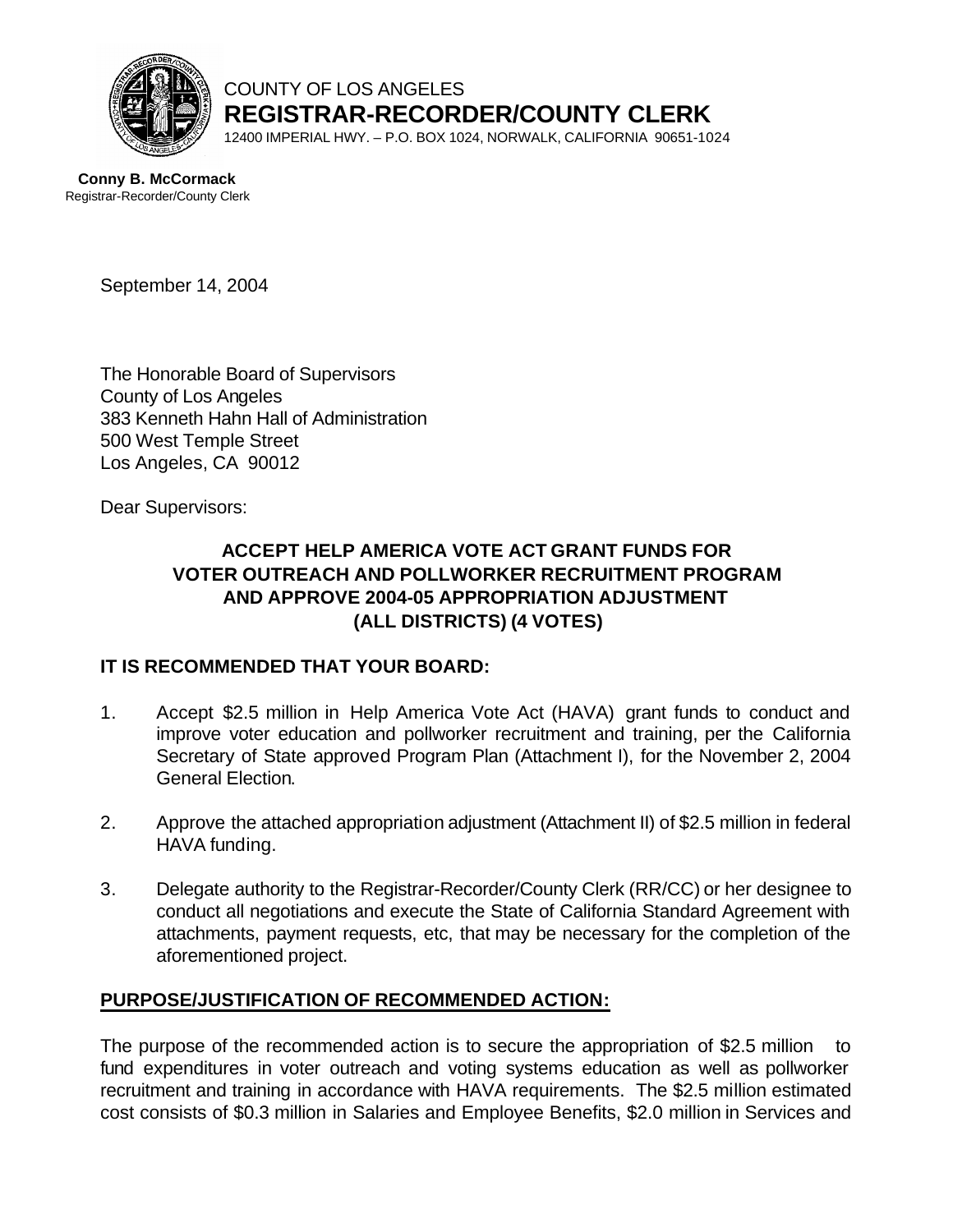The Honorable Board of Supervisors September 14, 2004 Page 2

Supplies, and \$0.2 million in Fixed Assets. All costs will be off-set by federally funded HAVA revenue. There is no net County cost. The budget adjustment is necessary because the HAVA grant funds specific to this program were not established at the time the budget was adopted. Approval of the recommended actions will allow Los Angeles County to receive \$2.5 million in federal funds to provide enhanced voter education and outreach and improved pollworker recruitment and training.

On July 16, 2004, California Secretary of State Kevin Shelley released the Voter Education and/or Pollworker Training Assistance Grant Program Request for Application. By way of this application process, the Secretary of State is allocating HAVA grant funds to counties based on submitted Program Plan and eligibility. Grant funds must be used for voter outreach and pollworker training. Applicants are required to prepare a Voter Education and/or Pollworker Training Assistance Grant Program (Program Plan) that describes the proposed use of grant funds in one or more of the following four categories: 1) Use of voting systems; 2) Improved pollworker training; 3) New HAVA voting requirements; and 4) Permanent absentee voting. Grant funds cannot be used to supplant previously planned activities.

The maximum amount of the grant award is based on the number of eligible voters per county as reported in the most recent Secretary of State's Report of Registration. Using these criteria, Los Angeles County is eligible for \$2.5 million in federal HAVA grant funds. The funds must be expended by the November 2, 2004 General Election.

#### Implementation of Strategic Plan Goals:

The recommended action supports the County's Strategic Plan as follows:

Goal No. 1: Service Excellence: To reliably and consistently provide the registered voters of Los Angeles County with easy access to critical election services and information.

Goal No. 4: Fiscal Responsibility: Strengthen the County's fiscal capacity. Effectively manage available resources by realigning appropriation and revenues to appropriately fund new HAVA related voting requirements.

#### **FISCAL IMPACT/ FINANCING:**

The requested \$2.5 million appropriation adjustment is fully funded by HAVA grant funds in the amount of \$2.5 million. This requested action would not increase net County cost.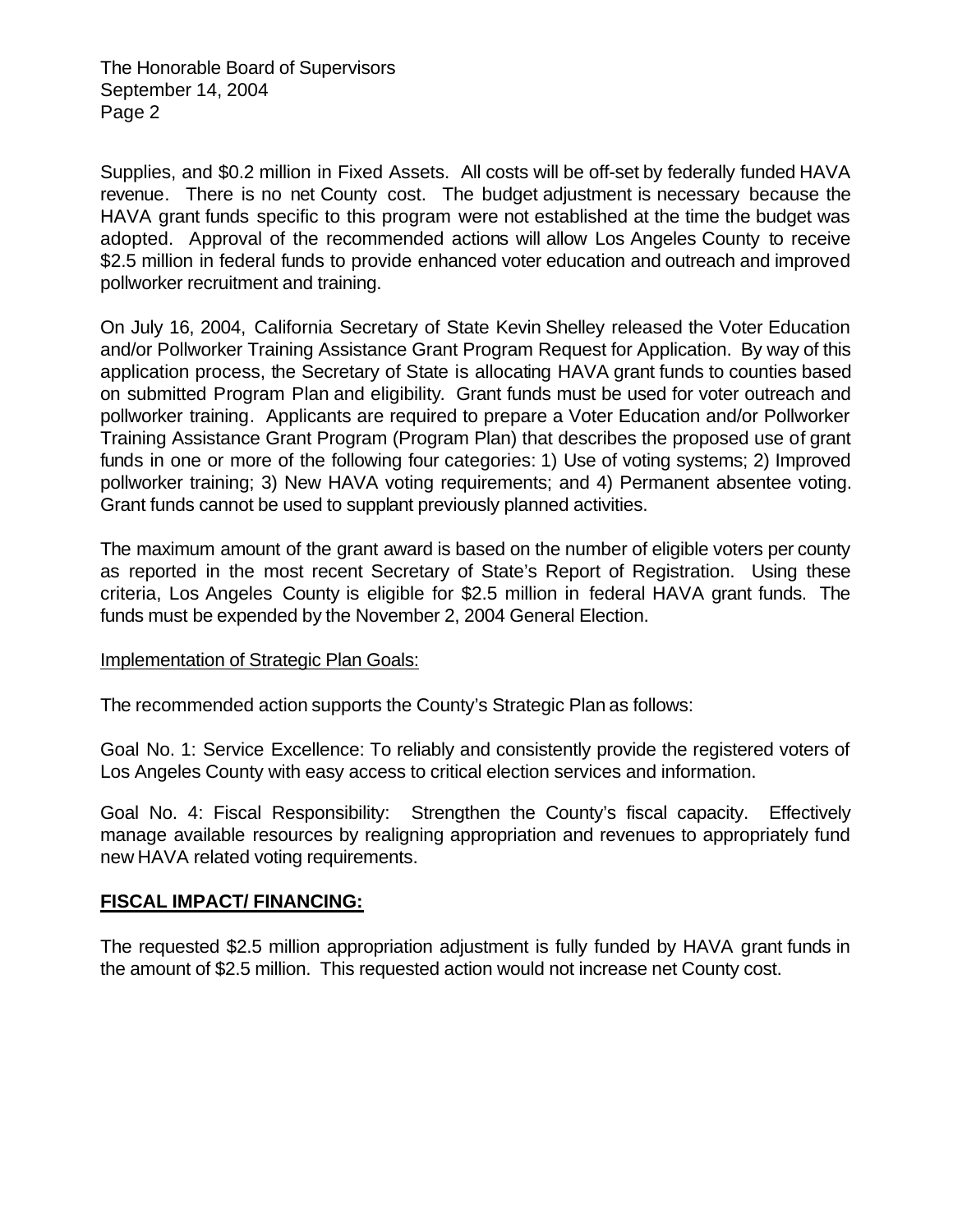The Honorable Board of Supervisors September 14, 2004 Page 3

#### **FACTS AND PROVISIONS/LEGAL REQUIREMENTS**

The RR/CC submitted the grant application to the Secretary of State on August 10, 2004. The primary focus is on educating the County's 3.7 million registered voters on the use of the new InkaVote optical scan voting system, and HAVA voter requirements and voting options (by mail, early voting via Touchscreen system and election day on new InkaVote With heightened news coverage about voting systems and their system). effectiveness/accuracy, the need for enhanced voter education and outreach is paramount.

A portion of the grant application focuses on pollworker training and communication by procuring fixed assets and supplies to expand the capacity to conduct more training classes closer to the election with smaller class sizes and enable instantaneous communication with pollworkers by providing cell phones to each precinct.

County Counsel and the Chief Administrative Office have reviewed and approved this Board letter. The Grant Management Statement is attached hereto as Attachment III.

#### **IMPACT ON CURRENT SERVICES (OR PROJECTS):**

Approval of the recommended actions will allow the RR/CC to enhance voter education and pollworker's knowledge of new HAVA requirements throughout Los Angeles County prior to the November 2, 2004 General Election.

Respectfully submitted,

Memsele

**CONNY B. McCORMACK Registrar-Recorder/County Clerk** 

**CBM:NU:rl** 

Attachments (3)

c: Chief Administrative Office **County Counsel Auditor-Controller**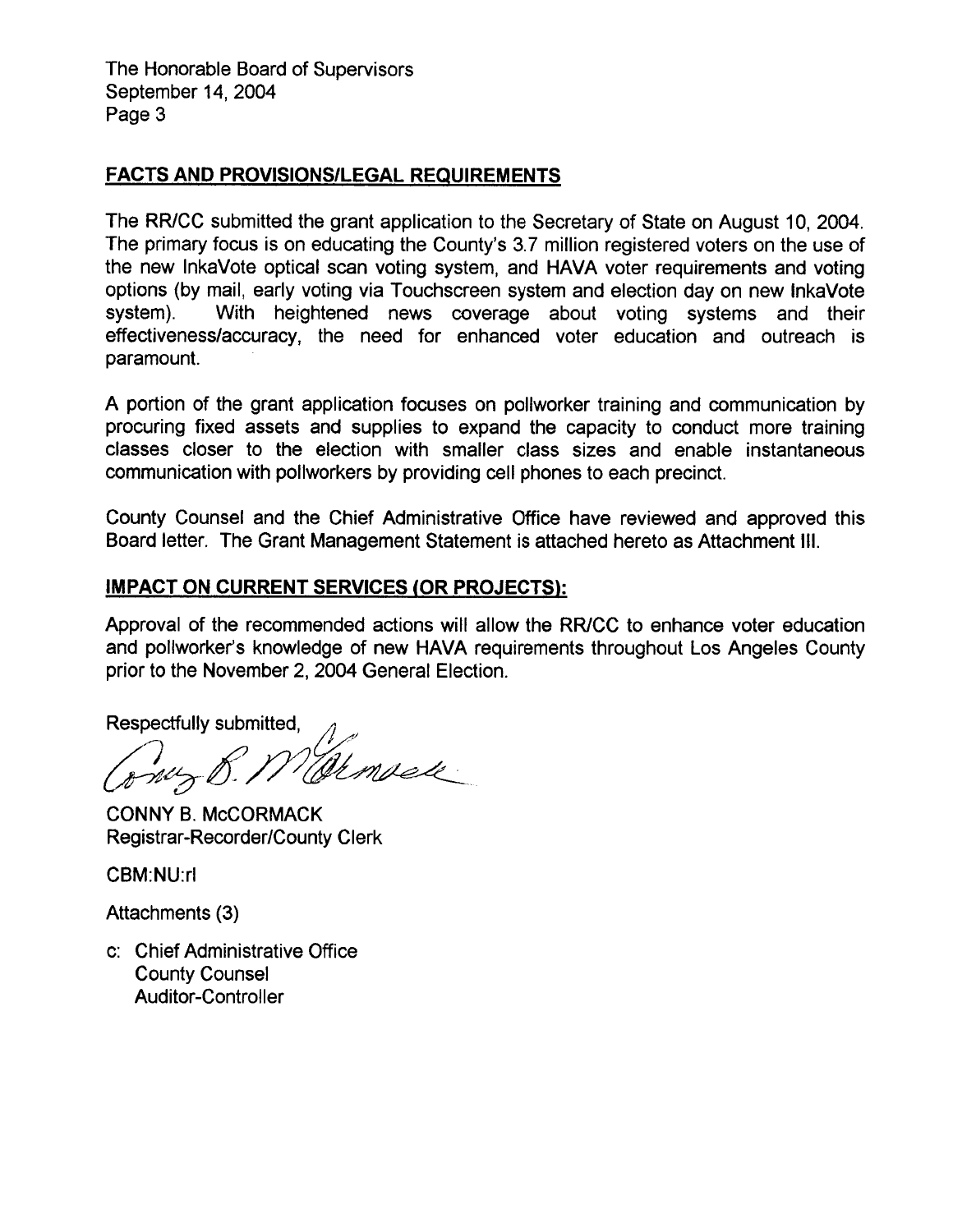**Attachment I** 

### **HELP AMERICA VOTE ACT OF 2002**

# **VOTER EDUCATION AND/OR POLLWORKER TRAINING ASSISTANCE GRANT PROGRAM**

# **COUNTY OF LOS ANGELES REGISTRAR-RECORDER/COUNTY CLERK PROGRAM PLAN**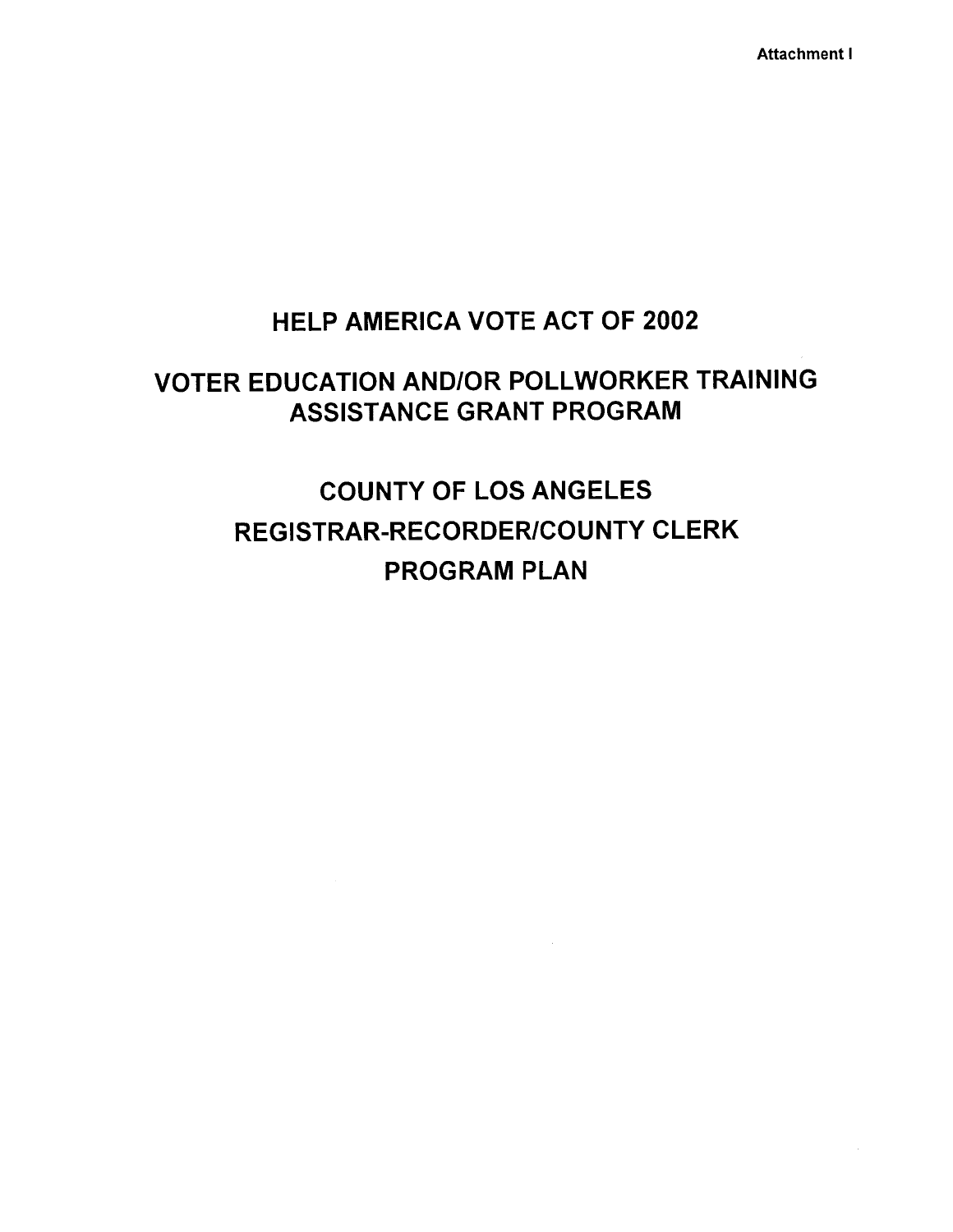

### **COUNTY OF LOS ANGELES REGISTRAR-RECORDER/COUNTY CLERK**

12400 IMPERIAL HWY. - P.O. BOX 1024, NORWALK, CALIFORNIA 90651-1024/(562) 462-2716

**CONNY B. McCORMACK** REGISTRAR-RECORDER/COUNTY CLERK

August 6, 2004

**EACH SUPERVISOR** TO:

Conny B. McCormack, Registrar-Recorder/County Clerk 201 FROM:

#### HELP AMERICA VOTE ACT (HAVA) GRANT APPLICATION

Several weeks ago the California Secretary of State's office (SOS) announced that counties will be eligible to apply for federally funded HAVA grants aimed at improving the election process in conjunction with the November 2004 General Election. On July 29<sup>th</sup> the SOS clarified that the focus of these grants is on conducting voter education and pollworker training activities. The SOS determined that the size of the grants will relate to the number of eligible voters. The County is eligible for a maximum grant of \$2.5 million.

The grant application deadline is August  $11<sup>th</sup>$ . The SOS indicated their office will assess the grant applications within nine days of receipt or by August  $20<sup>th</sup>$  at the latest and will allow amendments to any defective applications through August  $27<sup>th</sup>$ . A signed agreement between the SOS and the Board of Supervisors will be required prior to disbursement of any funds.

Through multiple conversations with key staff at the SOS office, we and other County Registrars developed and shared a range of grant expenditure categories that we feel confident the SOS will support. Our office has been coordinating the grant application process with the CAO's office to assure all appropriate steps are taken regarding funding authorization and docketing the grant on the Board agenda.

Attached is a copy of the HAVA grant application as submitted. It reflects a balanced approach between anticipated expenditures for voter education and enhancement of pollworker training and communication. If you have questions, please contact me.

CAO  $\mathbf{c}$ :

Attachment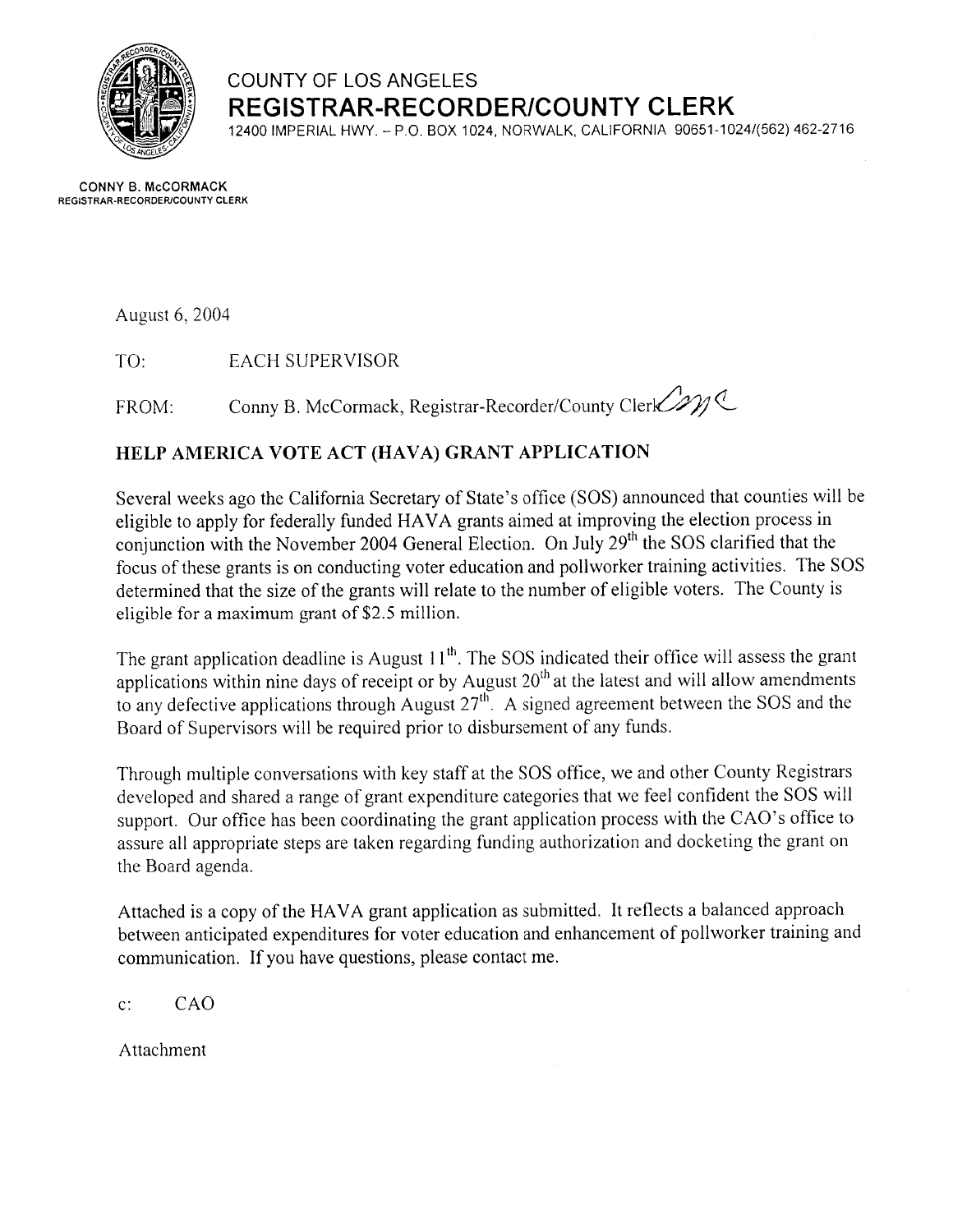

### COUNTY OF LOS ANGELES REGISTRAR-RECORDER/COUNTY CLERK

12400 IMPERIAL HWY, - P.O. BOX 1024, NORWALK, CALIFORNIA 90651-1024 / (562) 462-2716

#### **CONNY B. McCORMACK REGISTRAR-RECORDER/COUNTY CLERK**

August 5, 2004

TO: Secretary of State Kevin Shelley

Conny B. McCormack, Registrar-Recorder/County Clerk CIVI FROM:

### VOTER EDUCATION AND/OR POLLWORKER TRAINING ASSISTANCE GRANT **PROGRAM - APPLICATION FOR HAVA FUNDS**

This application responds to your proposal to allocate a specified amount of Help America Vote Act (HAVA) federal funds to counties for Voter Education and/or Pollworker Assistance and HAVA compliance. Your office initially established grant criteria via posting on your website on July 16, 2004 with an August 2, 2004 grant application deadline. Subsequently, on July 29, 2004 supplemental information regarding requirements was provided via a memo to counties which also included an extension of the application deadline to August 11, 2004. Conversations with your key staff and the July 29<sup>th</sup> memo clarified that grants will be provided "for new or expanded projects and initiatives that will enhance your current pollworker training and voter education programs" and will not be provided to supplant or backfill items in our current budgets.

#### **Executive Summary**

Los Angeles County's grant application takes a balanced approach among the eligible categories, combining enhancements to voter education with pollworker and HAVA compliance issues. With regard to voter education and outreach, we propose a significant multi-media paid advertising campaign in advance of the November 2, 2004 General Election. The focus is on educating voters on how to use the new InkaVote optical scan voting system in order to minimize voter error due to unfamiliarity with the new system. For 35 years (1968-2003) voters in Los Angeles County (the County) used the Votomatic punch card system. As a result, in the past only a small percentage of voters faced the challenge of learning how to vote on the system.

Conversely, we anticipate up to one million of the County's 3.7 million registered voters will cast their first ballot using InkaVote in conjunction with the November 2, 2004 Election. Although InkaVote was initially introduced to the County's voters during the statewide March 2, 2004 Primary Election, voter turnout for that election was only 38%. Voter turnout for this November's election is anticipated to be between 70-75%, or almost double that of the Primary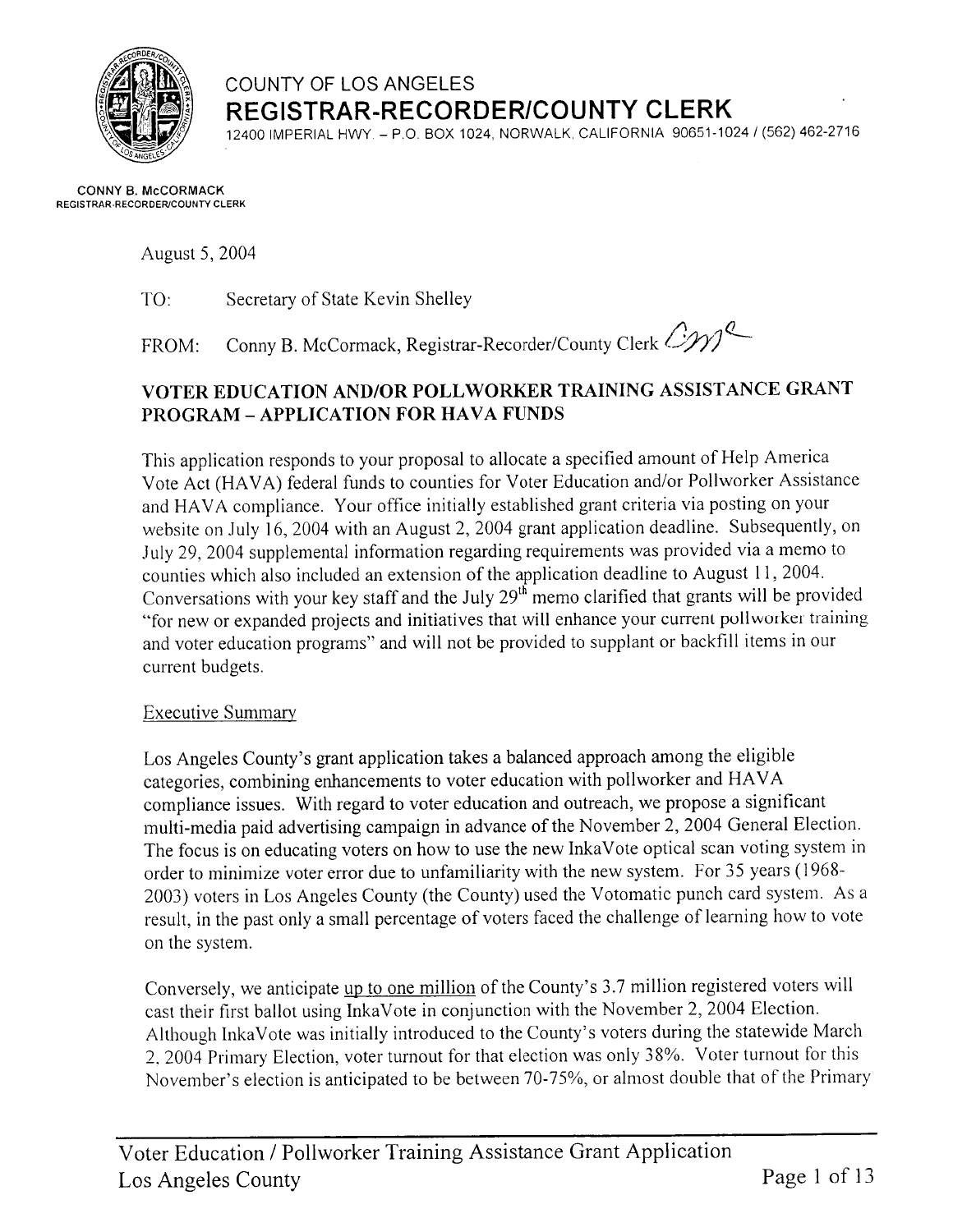Election in the County. While InkaVote was deliberately designed as an incremental change from the punch card system in order to minimize voter confusion, at the Primary election a number of voters were challenged by the need to clearly mark their choices on the ballot card with ink in the assigned spaces.

Similar to the launch of the "Got Chad?" campaign following the November 2000 election (when the need for voters to double check their ballot cards became apparent), the emphasis in the new InkaVote advertising campaign is "Got Dots?" The goal is to encourage each voter to examine his/her voted ballot after removing it from the InkaVote device to assure ink dots are marked by all selected choices. Our overriding goal is to assure that voters are successful in clearly marking their choices in order to retain a high level of confidence that the final election results reflect our voters' intentions.

Almost 75% of the state's voters will confront new voting systems since the last General election in November 2002. The Counties surrounding Los Angeles are all using different voting systems now. With the heightened news coverage about voting systems and their effectiveness/accuracy, the need for a focused advertising campaign is paramount. Clarity is crucial and especially in Los Angeles County where voters have a choice of three options to cast a ballot: 1) "early voting" is offered in advance of election day via electronic touchscreen voting at 17 locations countywide, 2) InkaVote is the optical scan system available at 5,000 voting precincts on election day, or 3) voters may vote via the absentee/mail InkaVote system.

In recognition of the importance of pollworker training and communication, a significant portion of this grant application is focused on enabling instantaneous communication with pollworkers by providing cell phones to each precinct. Having this tool will greatly assist pollworkers in resolving voter registration and HAVA compliance issues. Additionally, given the chilling Homeland Security revelations uncovering specific terrorists threats anticipated in conjunction with the November election, providing cell phones with text messaging will allow simultaneous and instantaneous communication with all 5,000 voting precincts in the event of an emergency (whether terrorist, fire, earthquake, etc.) Additionally, by providing roving troubleshooters with electronic poll books they will have additional capacity to assist pollworkers and voters to locate their correct voting precinct and learn their voter registration status on the spot. The grant application also contains fixed assets and supplies to expand the capacity to conduct more pollworker training classes closer to the election with smaller class sizes to improve retention of information. As absentee voting is anticipated to reach recordbreaking statistics, purchasing additional absentee ballot scanners will streamline processing.

The specifics cost figures associated with the requested categories are provided in the attached spreadsheet within expected ranges of expenditures, similar to the Secretary of State's submittal using ranges in the financial component of California's HAVA State Plan. Providing minimum and maximum ranges per each category assures flexibility among the categories. In no event will expenditures exceed the \$2.5 million maximum grant allowed for a County the size of Los Angeles.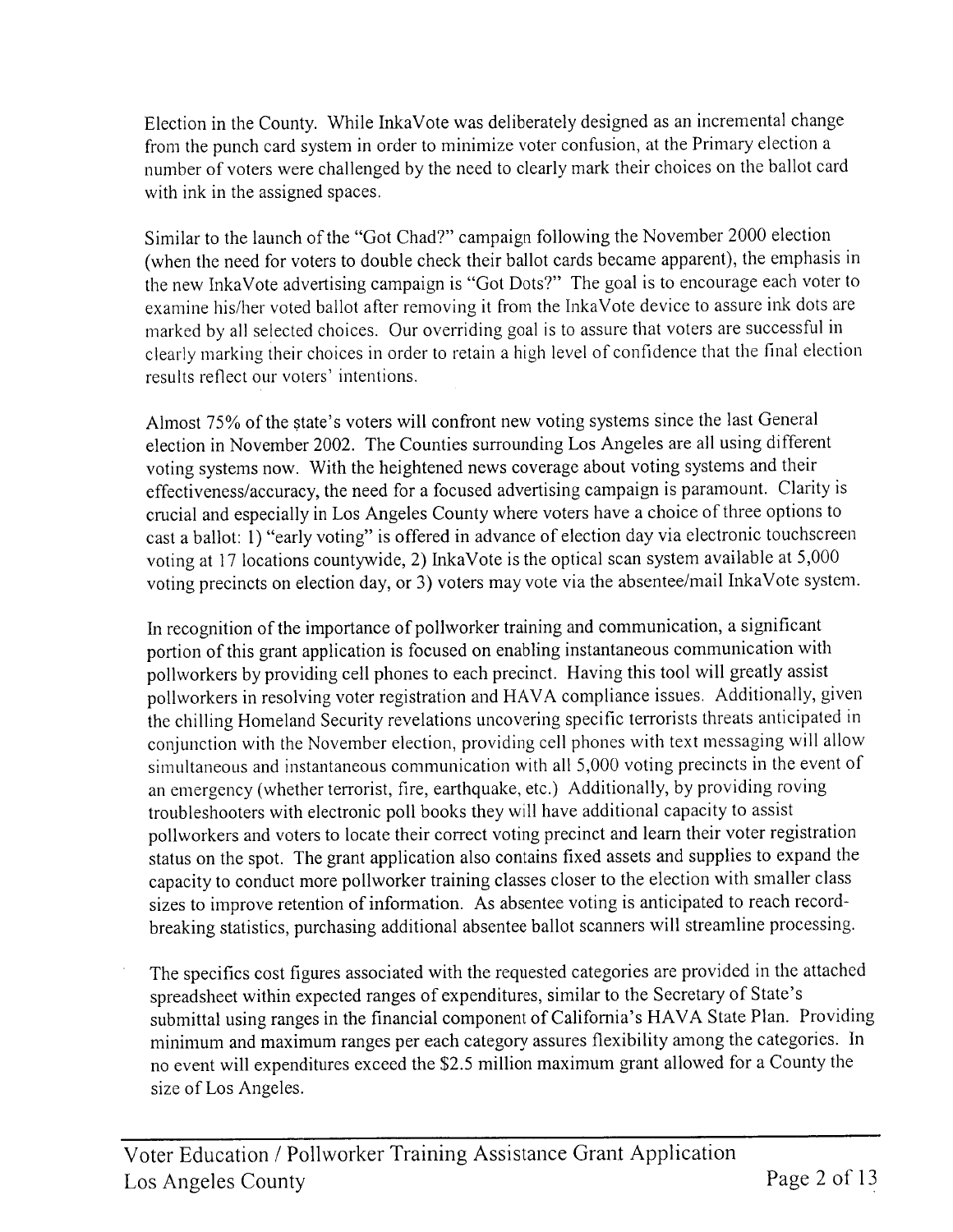#### Program Plan

#### A. Use of Voting Systems - Educating voters on county-specific voting technologies.

#### 1. Who are you targeting for voter education?

We will target the County's existing 3.7 million registered voters as well as new voters who register to vote between now and the deadline for registration (October 18, 2004).

#### 2. Why are you targeting these voters?

Existing voters: 1.8 million voters cast ballots in the March 2004 Primary Election. Recent Presidential election statistics indicate that 50+% more voters are likely to cast ballots in the November General election than voted in the March Primary Election. This translates into up to one million additional voters who have never voted using InkaVote. InkaVote's deliberate "punch card look and feel" design makes it especially important to draw voters' attention to the fact that they must mark and not punch their ballots.

New voters: The Presidential General Election always elicits the highest voter turnout and involves the largest percentage of first-time voters of any election in the four-year cycle. New voters typically need more coaching and assistance in learning how to use any voting system.

Absentee (mail) voters: Newly designed, graphics-intensive instructions will be included with each mail ballot issued to minimize the number of voters who punch holes in the ballot card rather than mark it with an ink pen.

#### 3. How will you educate voters?

- Paid multi-media advertisements to draw attention to the new voting system and how to use it
- Deployment of additional temporary outreach staff to community events
- Re-designed, more eye-catching sample ballot booklet information
- Pollworkers demonstrating the voting system to voters
- Absentee/vote-by-mail instructions
- Website information

Additionally, we will utilize the extensive community partnership network that we have developed through our Community Voter Outreach Committee (CVOC) to maximize exposure at numerous community events.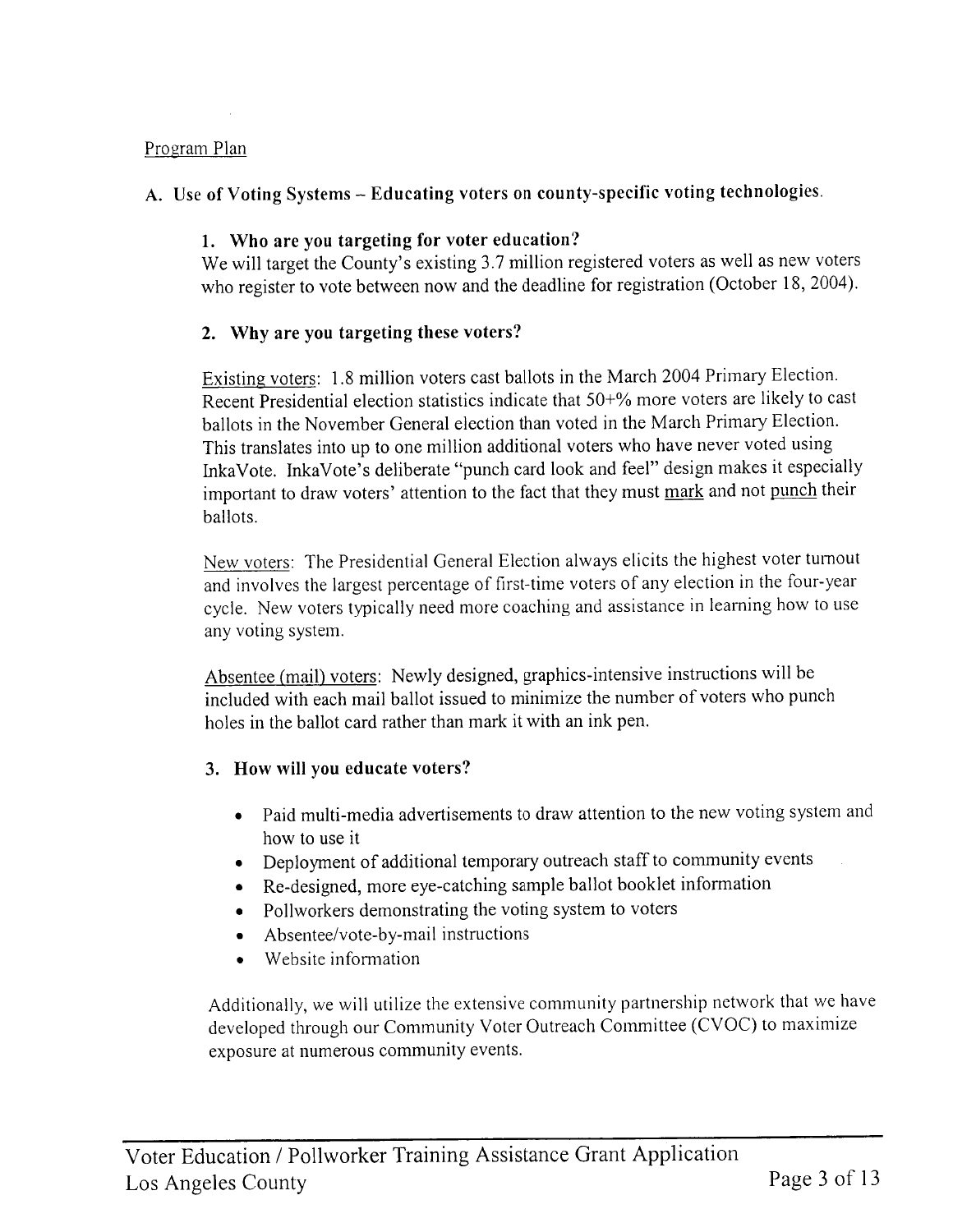#### 4. What media will you use to educate voters?

- Our plan involves an extensive, multi-media approach to saturate, to the extent possible, the vast Los Angeles media marketplace during the month of October. We will place voting system education advertisements in print, cable television and radio markets including materials translated into the six foreign languages we support due to the federal Voting Rights Act.
- Advertisements are also planned for public transportation venues (bus placards) and freeway billboards.
- The sample ballot booklet, which is mailed to every registered voter, will spotlight the "Got Dots?" theme on the cover and interior pages devoted to an explanation of how to use the new InkaVote system.
- Posters, brochures, bookmarks and demonstration InkaVote devices will be distributed to City Halls, elected officials' local offices, CVOC organizations, libraries, etc.
- CVOC partners will assist in reaching a wide range of voters. We will provide them with printed information brochures and other election materials including InkaVote demonstration devices.
- Pollworker training for the Nov. Election will highlight the need to provide a voting system demonstration to each voter prior to issuing the voter's ballot.

### 5. How many voters do you propose to reach?

Our goal is to reach all 3.7 million currently registered voters, plus reach out to register and educate new voters.

### 6. Please describe what voter education will occur relating to the right of voters to vote on paper ballots in your county.

The focal point will be to inform voters of the County's new paper-based voting system, InkaVote. A portion of the grant funds will be devoted to publicizing the option for voters to vote prior to election day using electronic touchscreen voting or to vote by mail using an absentee ballot. Touchscreen voting occurs during the early voting period at 17 designated sites countywide and is completely self-selected by voters.

#### 7. Please describe or provide samples of proposed voter education materials.

Enclosed are "Got Dots?" poster and materials, sample ballot pages, etc. Other materials are in development.

#### 8. Please provide project goals, detailed and specific cost estimates associated with this project and specific timelines for completion.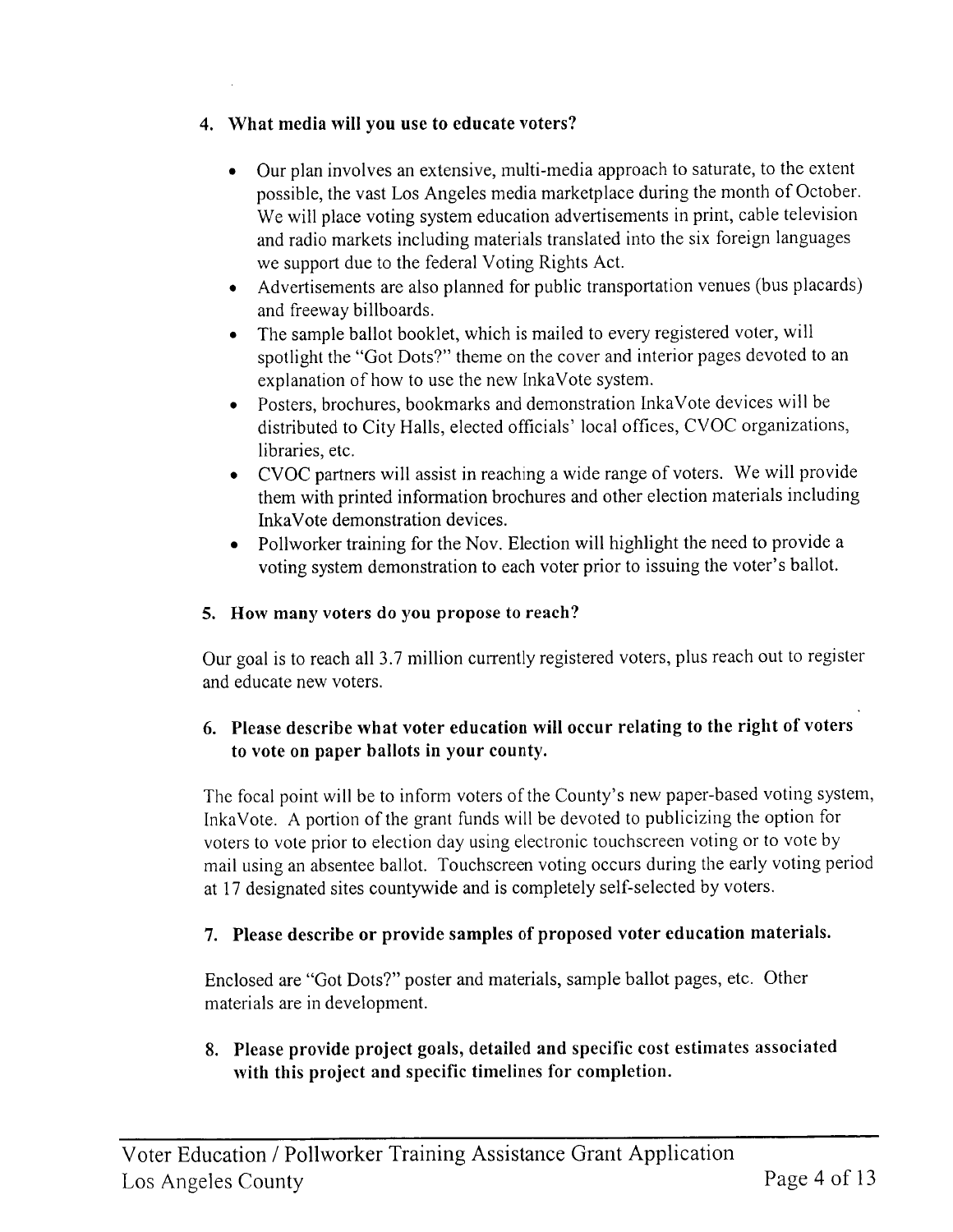Our overriding goal of Section A of grant funds is to assure that voters are successful in clearly marking their choices in order to retain a high level of confidence that the final election results reflect the voters' intentions. The bulk of advertising expenditures will occur in October 2004. Fixed assets, including several vehicles, and election supplies (brochures, banners, etc.) are detailed on the attached spreadsheet including 3,000 additional disability access voting booths to replace deteriorated and out of compliance (measurements) disabled voting booths. A team of temporary employees responsible for voter outreach and InkaVote system education will be hired to spread the message. Cost estimates are provided in the form of ranges among categories.

#### 9. How do you plan to measure voter education success, how will you evaluate success and what reporting statistics will you provide?

A short voter survey will be conducted on election day with a random sample of voters. Additional Precinct Coordinators/Troubleshooters will be hired to assist in conducting this survey as well as monitoring HAVA compliance and pollworker performance (as described in B and C below). Voters will be asked if they remember hearing or seeing advertisements regarding how to use the new InkaVote system. Where necessary they will be prompted by being shown samples of billboard, bus placard, and print advertisements to determine whether a recognition factor exists on election day.

#### B. Improved pollworker training - Improving county training of pollworkers.

#### 1. Please describe your plans for the recruitment of pollworkers for the November 2, 2004 election, including the recruitment of bilingual pollworkers.

Pollworker recruitment will consist of a combination of traditional telephone contact and outreach to organizations, colleges, high schools, government employees, corporations, etc. Pollworker recruitment begins by calling Prercinct Inspectors and Clerks who worked during recent elections and continues until all designed positions are filled. Due to the ongoing shortage of available pollworkers that has reached crisis proportions, we formed a Specialty Recruiting Unit to augment the core 50% of pollworkers who repeatedly volunteer to serve from election to election. Specialty recruitment focuses on encouraging a wider range of volunteers including government workers (County and City employees), multi-lingual, student (both high school and college) and corporate participation. Additionally, CVOC partners continue to assist with recruitment and placement of bilingual and multilingual pollworkers. Temporary staff, including persons fluent in the six federal Voting Rights Act (VRA) languages, will be hired to focus their recruitment efforts on signing up bilingual and multilingual pollworkers to meet VRA targeting requirements.

Pollworker recruitment advertisements may be used to augment other recruiting methods described above.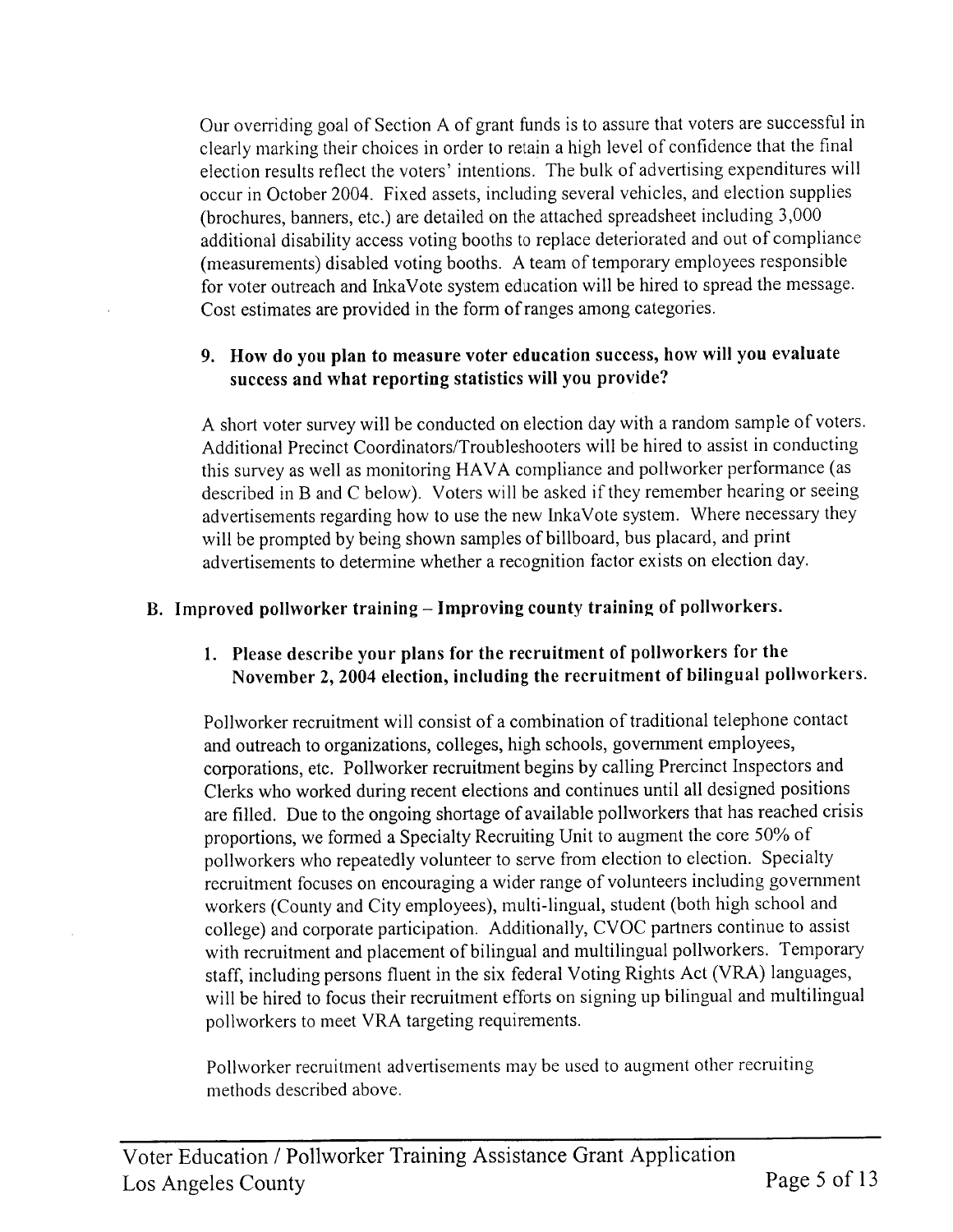#### 2. Please describe your plans for training pollworkers for the November 2, 2004 election, including disabled voter and minority voter training.

We routinely schedule approximately 300 pollworker training classes at approximately 90 locations throughout the County in the four weeks leading up to a countywide election. Grant funds will enable us to hire additional training staff and thus increase the number of scheduled training classes, reduce class sizes and conduct classes closer to election day for maximum efficacy. Smaller class sizes increases the likelihood that individual questions can be asked and answered thereby assuring better prepared pollworkers. Also, with grant funds, we will also be able to schedule specialty pollworker training classes for minority language groups and on-site training at corporations committed to allowing their employees to serve and on campus to bring training to the students who have signed up to serve.

With grant funds we will be able to produce a "What's New?" training video for pollworkers to augment the standard training video. Videos will be distributed to all 5,000 Precinct Inspectors with their election supplies to encourage them to watch it with their precinct pollworker team the weekend before the election as a last-minute refresher. Grant funds will cover production and reproduction costs of this valuable training tool.

#### 3. Please describe how you plan to train pollworkers to meet new federal and state requirements for elections - including the use of provisional and paper ballots and the posting of voter information at polls.

Written pollworker training materials ("Inspector's Guide and Checklist" and "What to do if...") contain detailed instruction on the use of provisional ballots and required postings at polling places.

In addition to diagrams in the written training materials, each pollworker training class will include a demonstration of the preferred polling place set-up for the benefit of "visual learners." Trainers standard protocol focuses a significant amount of time on the processing of voters who are not on the precinct roster and proper use of provisional voting. A "Count Me In" Provisional Poster is also provided to each precinct for prominent posting in the polling place. A new "Got Dots?" poster will be posted inside each voting booth to remind voters to check to make sure their ballots are properly marked.

Grant funding will allow hiring additional temporary staff before the election to handle the barrage of telephone inquiries from pollworkers immediately prior to the election. This has been an area of weakness in the past that is sorely needed as election day approaches.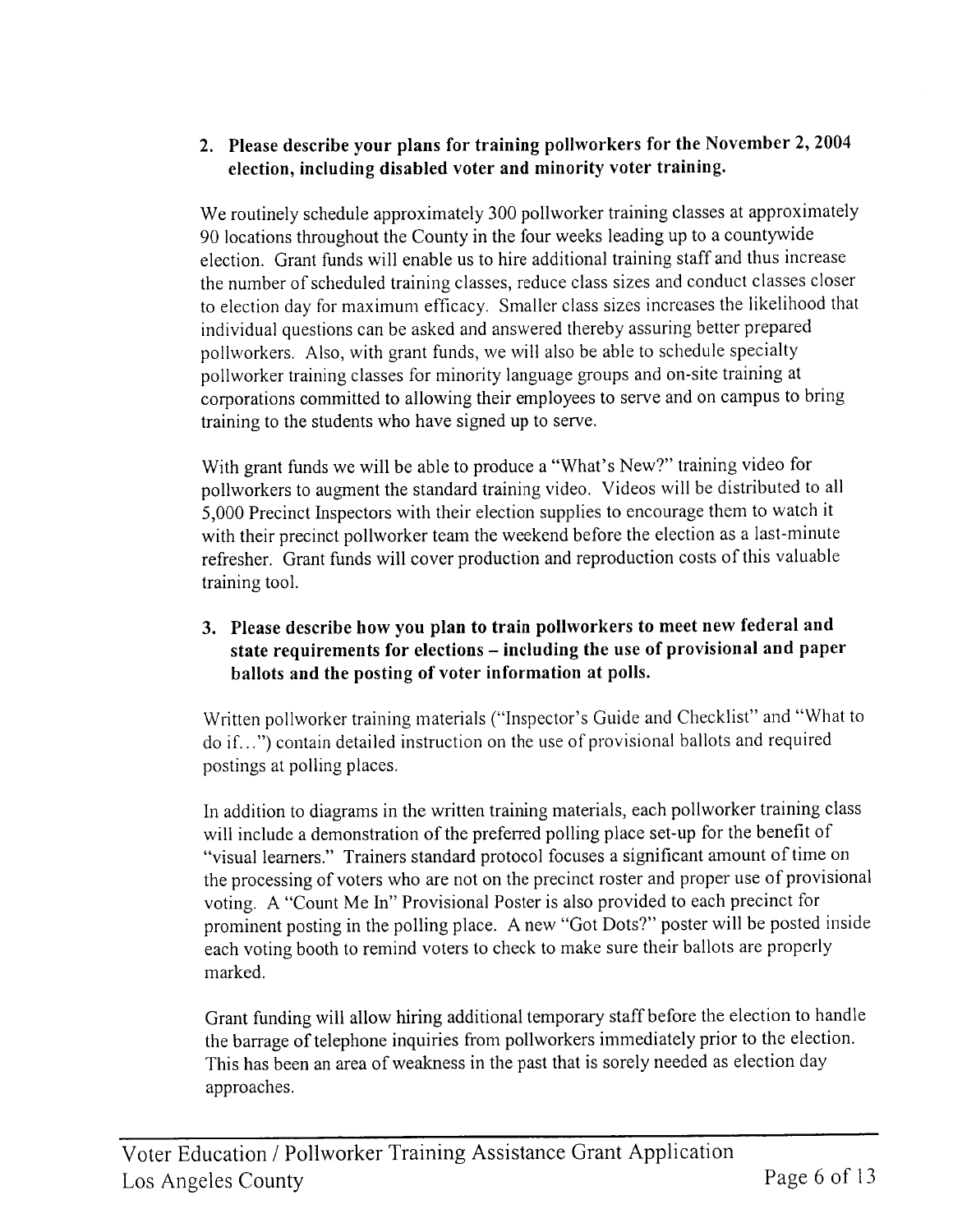4. Please provide copies of any training materials or manuals that you have developed for the November 2, 2004 election. If no materials have been developed yet, please describe proposed training and training manual improvements.

We will provide materials from March 2004 election and any new materials available at the time of the grant application submission.

#### 5. Please provide project goals, detailed and specific cost estimates associated with this project and specific timelines for completion.

The overriding goal is to deploy the best educated pollworkers possible to assist voters. Cost estimates are provided on the attached spreadsheet and include fixed assets (vehicles, laptop computers, cell phones, audio-visual (AV) equipment, etc.) to conduct more training classes simultaneously and the ability to hire and equip more temporary trainers and more Precinct Coordinators/Troubleshooters on election day. Cost estimates are provided in the form of ranges among categories.

6. How do you plan to measure pollworker training and recruitment success, how will you evaluate project success and what reporting statistics will you provide?

Precinct Coordinators/Troubleshooters (PC/T) will be pre-assigned at a more effective, smaller ratio of one to each 12-15 polling locations on election day (previously PC/Ts were responsible for between 20-30 polling places on election day). PC/Ts will be trained to telephone each of their assigned Precinct Inspectors prior to Election Day (providing them with a last-minute contact to assure that our Inspectors have not dropped out without notifying us thereby providing an extra level of assurance that polling places will open on time.)

On election day, PC/Ts will rove their assigned poll locations. At each location, they will check off an Inspector "grade card" that rates each location on compliance with key required actions, including proper handling of provisional voting, posting of materials, display of multilingual materials and HAVA compliance. These surveys will be analyzed in concert with a post-election "Inspector Report Card" program during which all precinct voting rosters will be analyzed/graded according to the number of correctlyprocessed items. These procedures will enable us to evaluate our success in training, report results and modify future training protocols accordingly.

#### C. New HAVA voting requirements - Educating voters and pollworkers about new HAVA voting requirements including new ID requirements for certain voters, the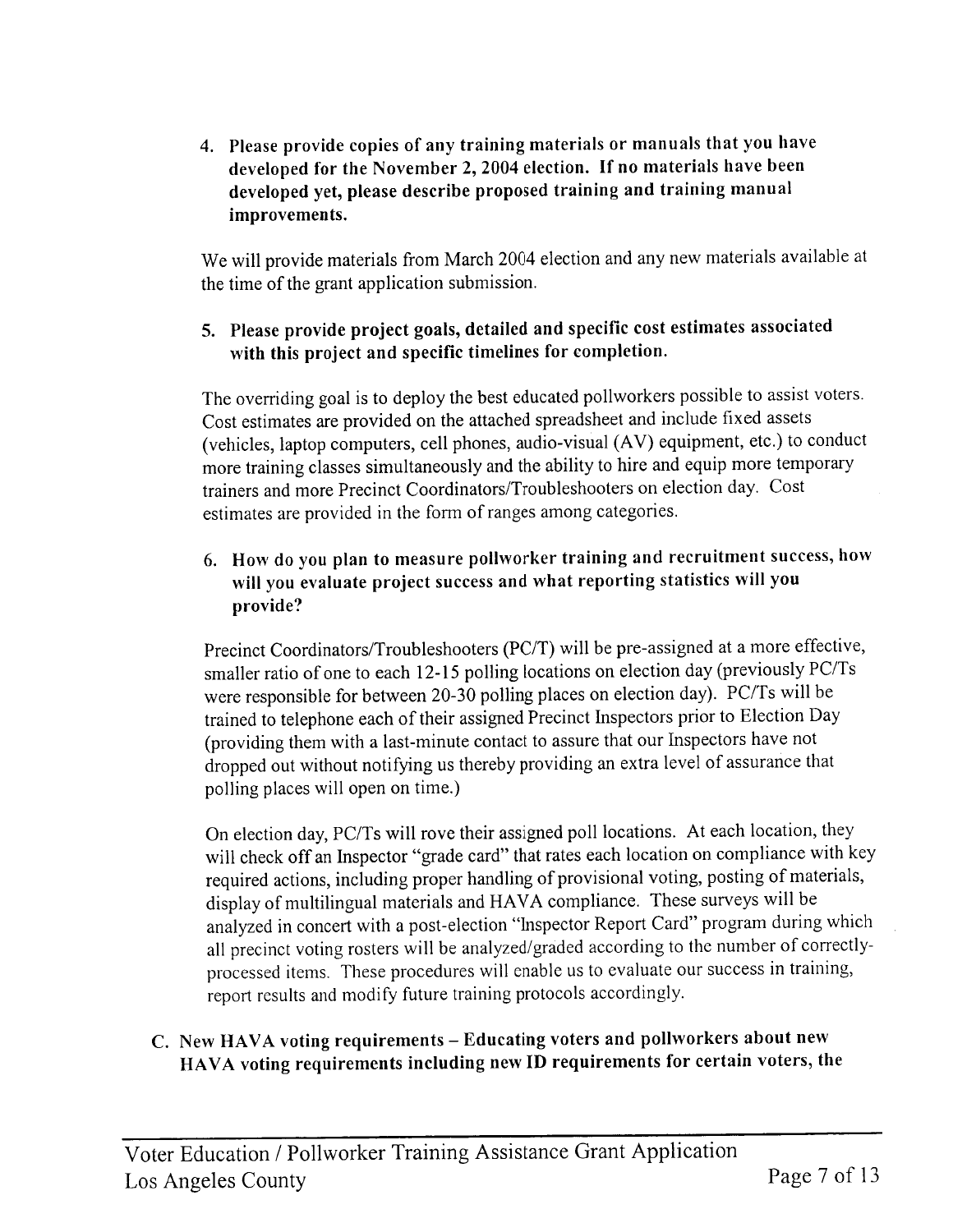right to vote provisional ballots, the "free access" system involving provisional ballot voting, the procedure for filing a complaint, and other requirements of HAVA.

#### 1. Who are you targeting for HAVA voting requirement voter education?

All voters are targeted. Due to our successful process launched at the March Primary election that uses the precinct voting rosters to identify 1) first time voters who need to show identification under HAVA and 2) pended voters who neglected to check the citizenship and/or over 18 age boxes, we do not anticipate problems with such HAVA voters. These voters are identified on precinct rosters and either show identification (if a first-time registrant) or take an oath (for citizenship/age) prior to voting as HAVA mandates.

#### 2. Why are you targeting these voters?

As stated above, all voters are targeted.

#### 3. How will you educate voters?

- Pollworker training will emphasizes the correct handling of exceptions. Hands-on precinct roster training assists pollworkers in recognizing the new HAVA categories of voters as explained above.
- In addition to HAVA posters provided by the SOS, additional posters will  $\bullet$ be provided for display in all polling places regarding provisional voting and use of the InkaVote system
- The sample ballot booklet will contain a HAVA information page and include information on provisional voting
- We will print and distribute, at multiple locations and through CVOC partners, brochures explaining HAVA provisions
- Our website contains information about HAVA, provisional voting, and voting system options

#### 4. What media will you use to educate voters?

Written materials, including posters, sample ballot booklet, brochures, posters and our website.

#### 5. How many voters do you propose to reach?

The goal is to reach all voters through one media or another.

#### 6. Please describe how you plan to inform voters about HAVA voting requirements for the November 2, 2004 election.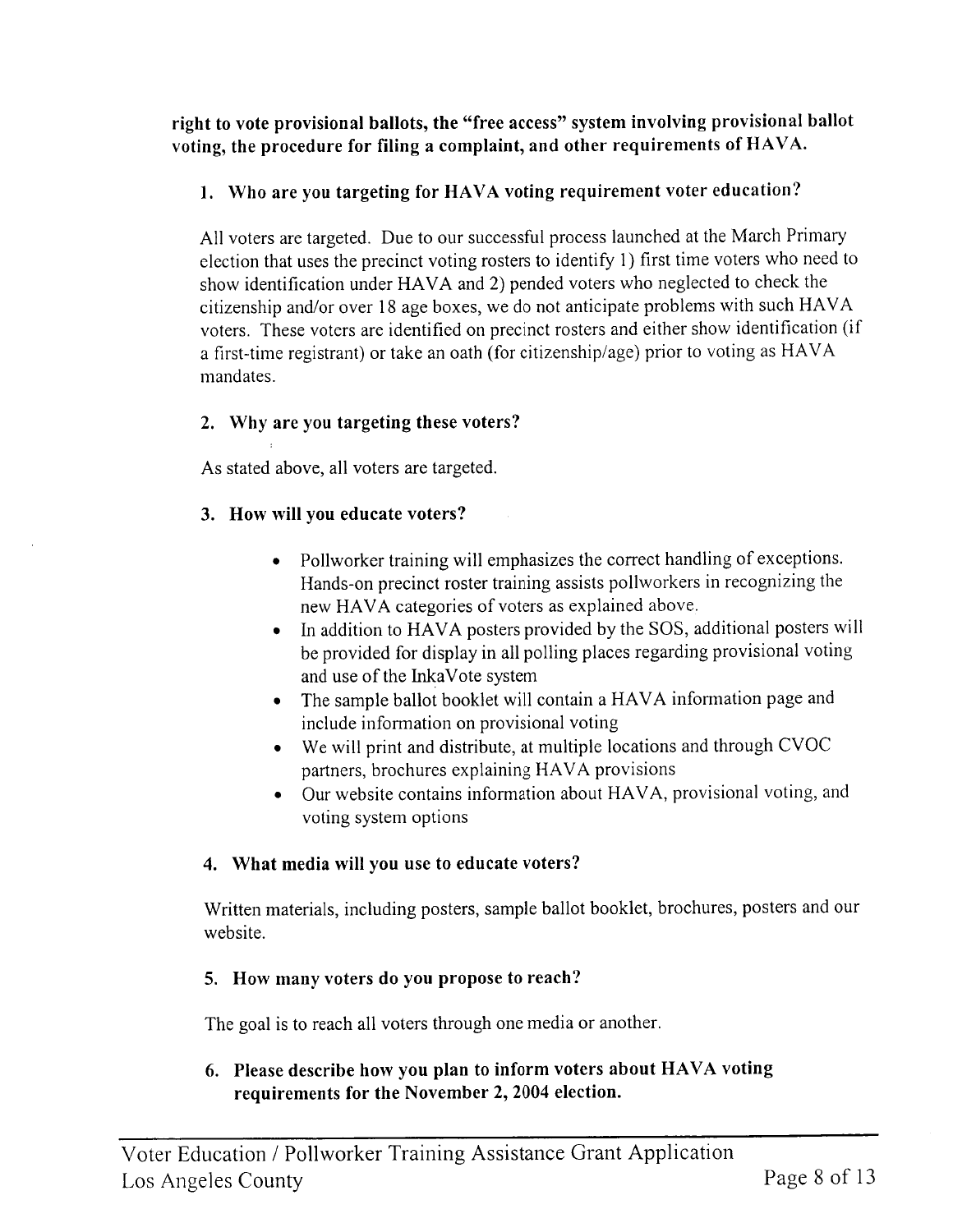A HAVA poster will be posted in each polling place. Written materials will be provided as explained in #4 above. Pollworkers will be provided with designated provisional balloting materials and trained to issue to each provisional voter a receipt that includes an 800-number to access information about whether the voter's provisional ballot was counted and if not why not.

Each page in every precinct roster contains codes next to each voter and an explanation of these codes for voters who fall under HAVA provisions with instructions to the pollworkers and to the voters of what is required to process the voter in accordance with the new federal requirements.

### 7. Please provide copies of samples of HAVA voter requirement voter education materials that you have developed or will develop for the November 2nd 2004 election.

Samples of a precinct roster page and provisional ballot kit (signs, envelopes, information on free access number to call, etc.) are enclosed.

#### 8. Please provide project goals, detailed and specific cost estimates associated with this project and specific timelines for completion.

The overriding goal is to educate voters about HAVA and their rights. As mentioned in the introduction, providing cell phones to each voting precinct will greatly enhance the ability for two-way communication between pollworkers and election headquarters to resolve voter registration questions and any HAVA or other legal issues that may arise. Providing PC/Ts with electronic poll books will provide another level of assurance that problem resolution can occur swiftly. To accommodate expected record-high absentee voting, purchasing additional scanners will speed up absentee ballot processing. Cost estimates are provided in the attached spreadsheet in the form of ranges among categories.

#### 9. How do you plan to measure HAVA voting requirements voter education success, how will you evaluate project success and what reporting statistics will you provide?

The same election day survey instrument that PC/Ts will use to measure voters' exposure to the InkaVote system will contain questions designed to determine whether voters who fall under HAVA requirements were handled properly and whether the provisional balloting process was followed correctly by pollworkers.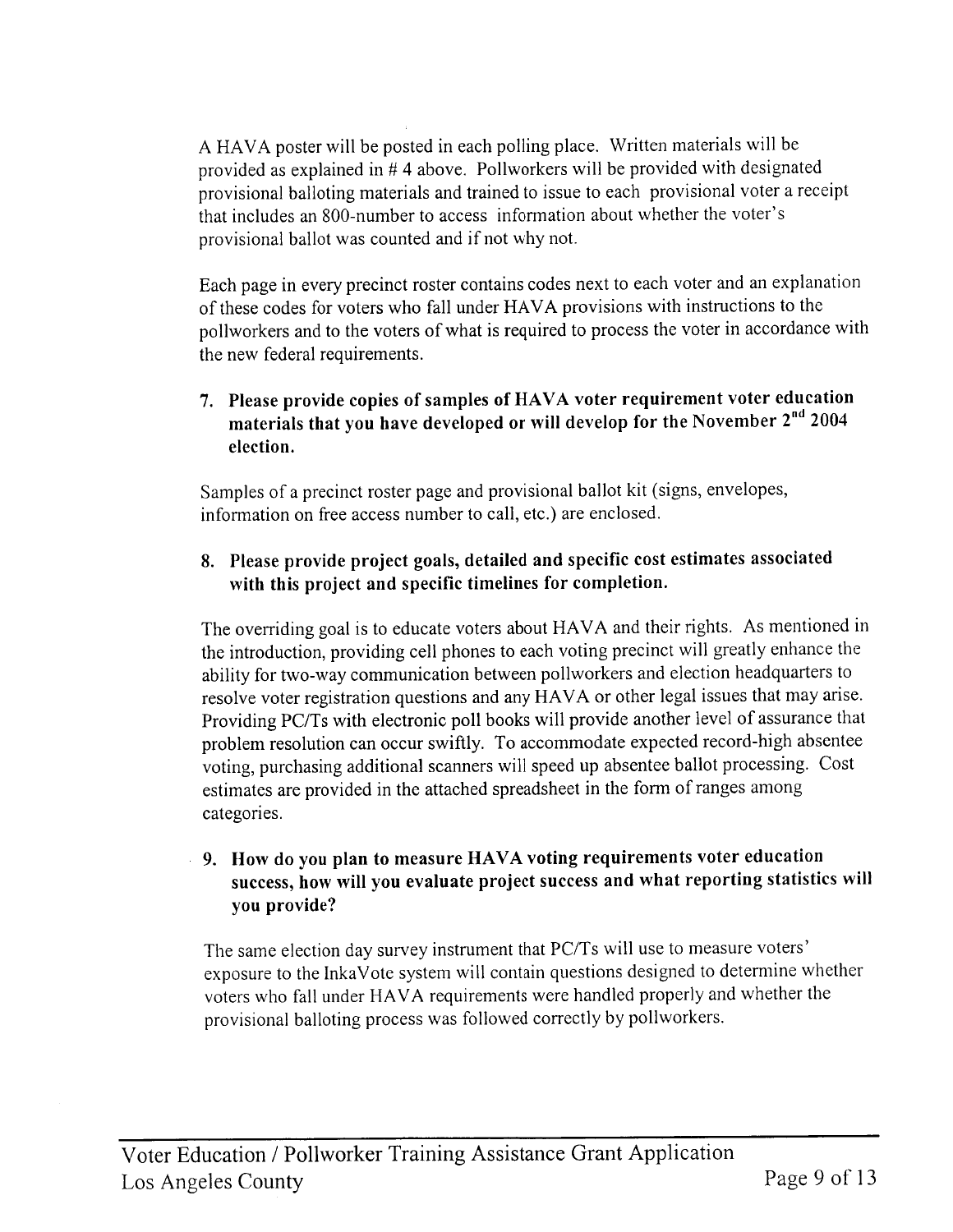# **Applicant Information Sheet**

Name of County:

Address:

Los Angeles Registrar-Recorder/County Clerk 12400 East Imperial Highway Norwalk, CA 90650

| Telephone: | $(562)$ 462-2716                   |
|------------|------------------------------------|
| FAX:       | $(562)$ 929-4790                   |
| Email:     | $dwright(\omega)$ rrcc.co.la.ca.us |

#### **Contact Person:**

| Name:<br>Title:<br>Address: | Deborah R. Wright<br><b>Executive Liaison Officer</b><br>Registrar Recorder/County Clerk<br>12400 East Imperial Highway<br>Norwalk, CA 90650 |
|-----------------------------|----------------------------------------------------------------------------------------------------------------------------------------------|
| Telephone:                  | $(562)$ 462-2877                                                                                                                             |
| FAX:                        | $(562)$ 929-4790                                                                                                                             |
| Email:                      | dwright@rrcc.co.la.ca.us                                                                                                                     |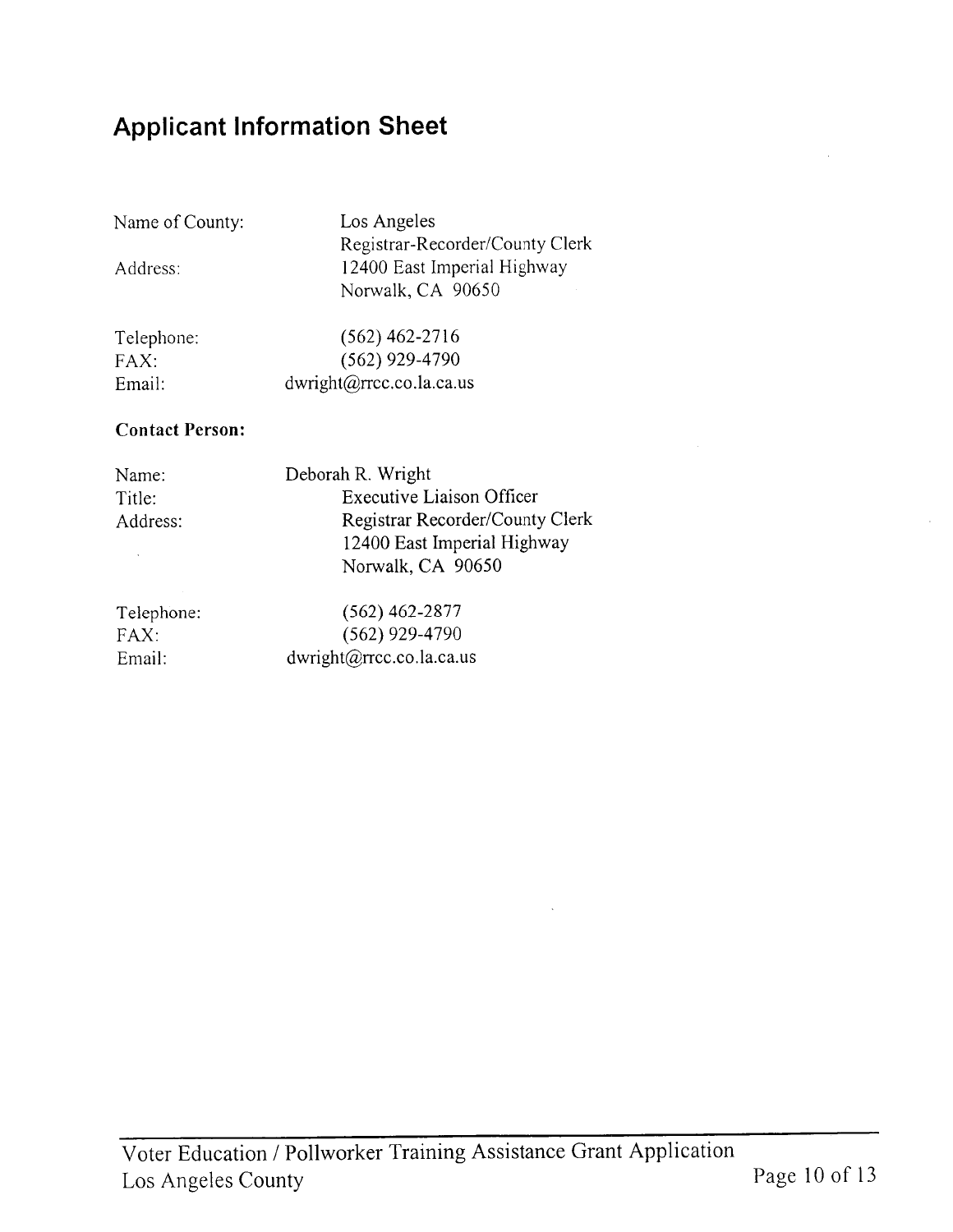## **Application Funding Request** Voter Education and/or Pollworker Training **Assistance Grant Program**

County Name and Address:

Secretary of State Use Only:

Registrar-Recorder/County Clerk County of Los Angeles 12400 East Imperial Highway Norwalk, CA 90650 Attn: Deborah R. Wright

Date Received:

Date Reviewed:

Amount Awarded: \$

Total Amount of Funding Request:

\$2,584,940

Signed: Comme Vermont Date: 8-11-04

t

(County Elections Official or Authorized Representative)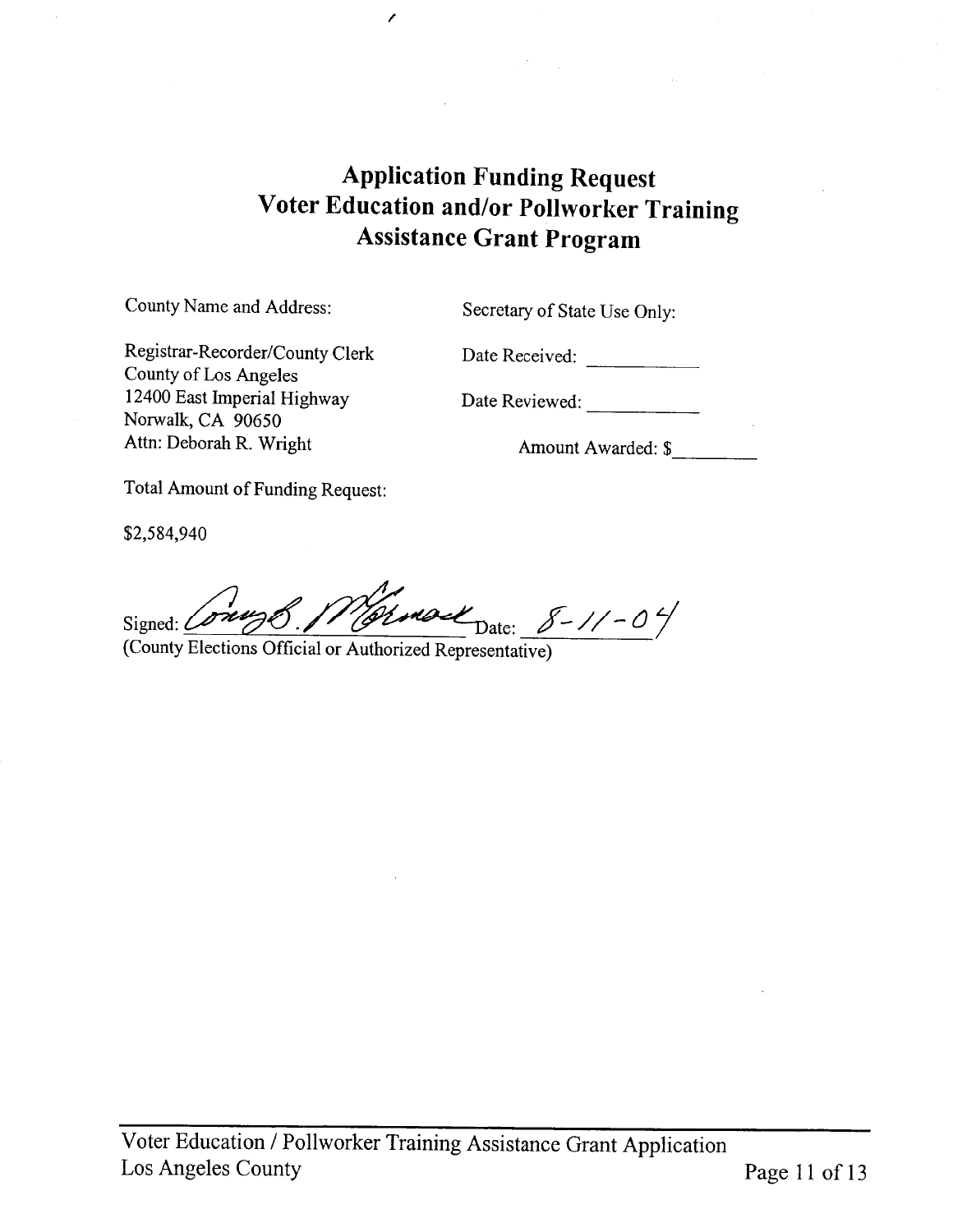## **Acknowledgment of Funding Award**

I, Conny B. McCormack, certify that I am authorized to speak for the County and that the Program Plan for which funds are being sought will comply with the Program Plan Requirements as set forth in the Application for Voter Education and/or Pollworker Training Assistance Grant Program.

Signed: <u> 1980 - Jan Barbara (j. 1980)</u>

Date:

County Representative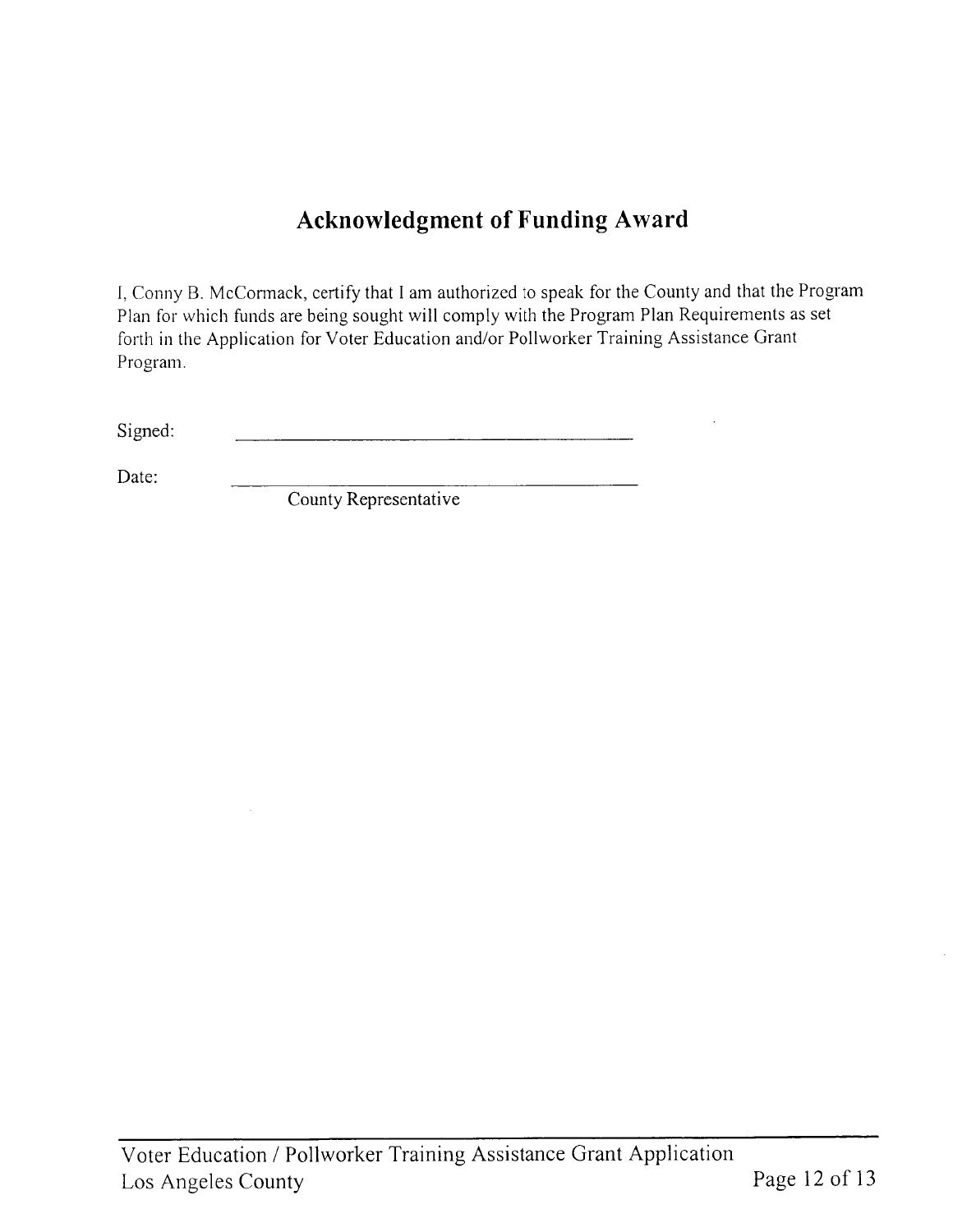# **Certification**

I certify that grant funds will only be used for improving county voter education and/or county pollworker training and agree to provide, upon request of grantor, receipts and such other records of expenditures that demonstrate allowed use of funds. I also certify that I will provide the California Secretary of State a well documented and detailed report that outlines an evaluates the failures and successes of my county's Voter Education and/or Pollworker Training Program by December 31, 2004.

Signature (County Elections Official)

Date

Conny B. McCormack Printed Name (County Elections Official)

Los Angeles County Management County

Name of County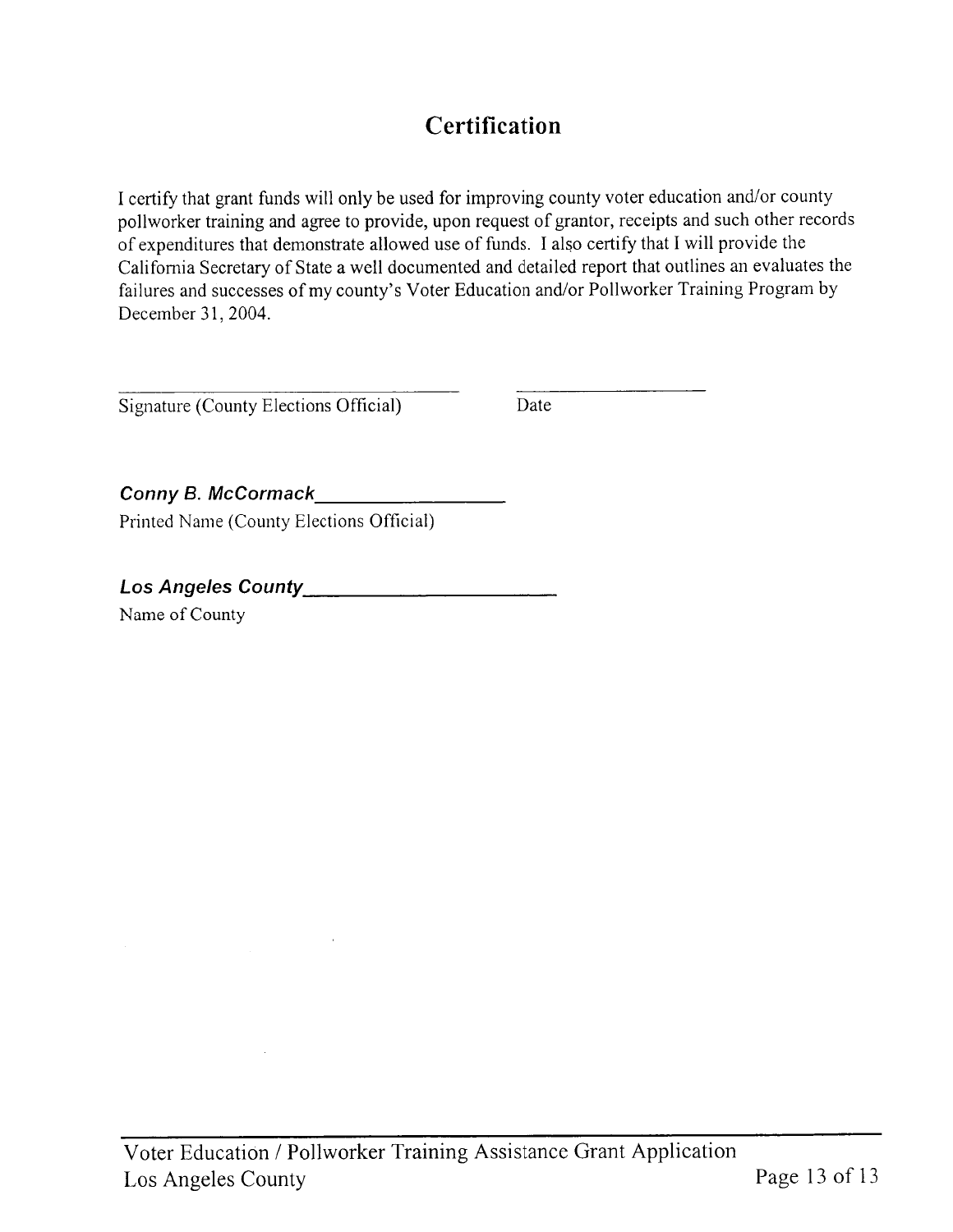|                                            |                                                                            |                  |        | Voter Education and Pollworker Training Assistance Grant Program |                |                         |               |                               |               |
|--------------------------------------------|----------------------------------------------------------------------------|------------------|--------|------------------------------------------------------------------|----------------|-------------------------|---------------|-------------------------------|---------------|
|                                            |                                                                            |                  |        | <b>Cost Estimate - By Project</b>                                |                |                         |               |                               |               |
|                                            |                                                                            |                  |        |                                                                  |                |                         |               |                               |               |
| <b>Item</b>                                |                                                                            | <b>Cost Each</b> |        | $Unit =$                                                         | # Units        | <b>Minimum</b>          | $\frac{0}{0}$ | <b>Maximum</b>                | $\frac{0}{0}$ |
|                                            | A. Use of Voting Systems - Educating voters on InkaVote / Touchscreen      |                  |        |                                                                  |                |                         |               |                               |               |
|                                            |                                                                            |                  |        |                                                                  |                |                         |               |                               |               |
|                                            | 1. InkaVote Optical Scan Voting System (polling place and absentee voting) |                  |        |                                                                  |                |                         |               |                               |               |
|                                            |                                                                            |                  |        |                                                                  |                |                         |               |                               |               |
| <b>Advertising Space / Media Ads</b>       |                                                                            |                  |        |                                                                  |                |                         |               |                               |               |
| Radio Ads                                  |                                                                            |                  |        |                                                                  |                | 18,000                  |               | \$<br>60,000                  |               |
| <b>Cable Television Ads</b>                |                                                                            |                  |        |                                                                  |                | 105,000                 |               | \$<br>350,000                 |               |
| Print (newspaper) ads                      |                                                                            |                  |        |                                                                  |                | 45,000                  |               | \$<br>150,000                 |               |
| Bus / public transportation ads            |                                                                            |                  |        |                                                                  |                | 27,000                  |               | S<br>90,000                   |               |
| Freeway billboards                         |                                                                            |                  |        |                                                                  |                | 45,000                  |               | \$<br>150,000                 |               |
| Subtotal                                   |                                                                            |                  |        |                                                                  |                | \$<br>240,000           | 15.3%         | $\mathbf{\hat{s}}$<br>800,000 | 30.9%         |
| <b>Voter Education Outreach Materials</b>  |                                                                            |                  |        |                                                                  |                |                         |               |                               |               |
| Posters for polling places                 |                                                                            | \$               | 2.00   |                                                                  | 5,000          | 10,000                  |               | $\mathbb{S}$<br>10,000        |               |
| "How to Use InkaVote" video production     |                                                                            |                  |        |                                                                  |                | 5,000                   |               | S<br>5,000                    |               |
| Video reproduction & distribution          |                                                                            | \$               | 1.00   | videotape                                                        | 2,500          | 2,500                   |               | \$<br>2,500                   |               |
| Brochures (InkaVote)                       |                                                                            | \$               | 0.10   |                                                                  | 200,000        | 20,000                  |               | \$<br>20,000                  |               |
| Giveaways for Outreach events              |                                                                            |                  |        |                                                                  |                | 15,000                  |               | \$<br>15,000                  |               |
| <b>Subtotal</b>                            |                                                                            |                  |        |                                                                  |                | \$<br>52,500            | 3.3%          | $\mathbf{s}$<br>52,500        | 2.0%          |
| <b>Service Center Support</b>              |                                                                            |                  |        |                                                                  |                |                         |               |                               |               |
| Large delivery truck                       |                                                                            |                  | 40,000 |                                                                  |                | \$                      |               | \$<br>40,000                  |               |
| Voter Outreach mobile vans                 |                                                                            |                  | 20,000 |                                                                  | $\overline{2}$ | \$<br>40,000            |               | \$<br>40,000                  |               |
| Retrofit voting booths for handicap access |                                                                            |                  | 6.00   |                                                                  | 5,000          | <sup>\$</sup><br>30,000 |               | S<br>40,000                   |               |
| Heavy-duty hand trucks w/ safety straps    |                                                                            |                  | 200    |                                                                  | $\overline{2}$ | \$<br>400               |               | S<br>400                      |               |
|                                            |                                                                            |                  |        |                                                                  |                |                         |               |                               |               |
| Subtotal                                   |                                                                            |                  |        |                                                                  |                | \$<br>70,400            | $4.5\%$ \$    | 120,400                       | 4.7%          |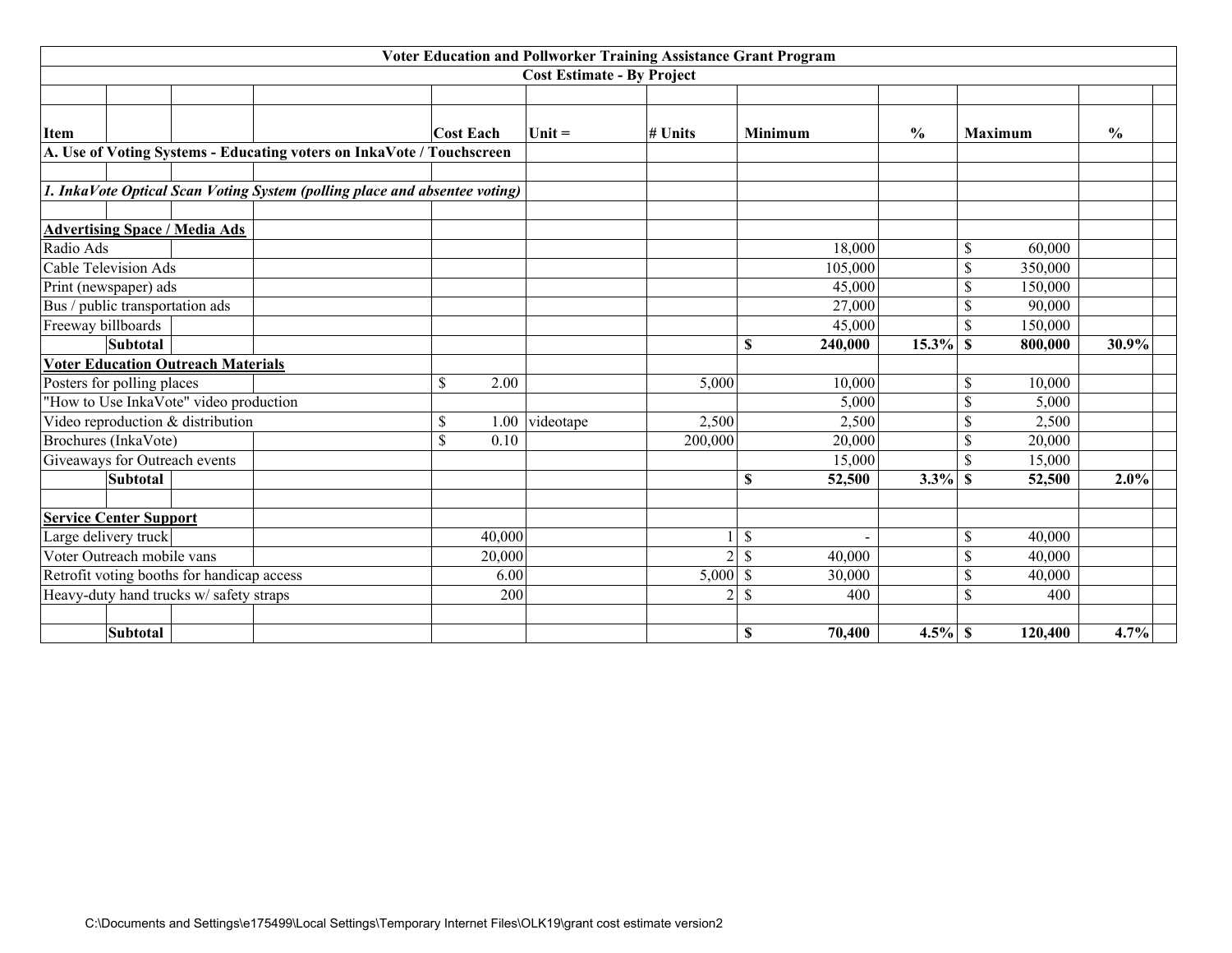| Voter Education and Pollworker Training Assistance Grant Program |                  |                                   |            |                        |               |                         |               |  |  |  |
|------------------------------------------------------------------|------------------|-----------------------------------|------------|------------------------|---------------|-------------------------|---------------|--|--|--|
|                                                                  |                  | <b>Cost Estimate - By Project</b> |            |                        |               |                         |               |  |  |  |
|                                                                  |                  |                                   |            |                        |               |                         |               |  |  |  |
| <b>Item</b>                                                      | <b>Cost Each</b> | $Unit =$                          | # Units    | <b>Minimum</b>         | $\frac{0}{0}$ | <b>Maximum</b>          | $\frac{0}{0}$ |  |  |  |
| <b>Staffing Costs -</b>                                          |                  |                                   |            |                        |               |                         |               |  |  |  |
| <b>Temporary Outreach Personnel</b>                              |                  |                                   |            |                        |               |                         |               |  |  |  |
| Special Deputy (6 to 10 persons)                                 |                  | 480 Weekly wage                   | 72         | 34,560                 |               | \$<br>57,600            |               |  |  |  |
| Election Assistant II (6 to 10 persons)                          |                  | 600 Weekly wage                   | 72         | 43,200                 |               | \$<br>72,000            |               |  |  |  |
| Outreach Uniforms                                                |                  |                                   |            | 3,000                  |               | \$<br>3,000             |               |  |  |  |
| <b>Equipment and Supplies</b>                                    |                  |                                   |            |                        |               |                         |               |  |  |  |
| Automobiles (transport outreach staff/supplies)                  |                  | 15,000 Automobile                 | $2$ to $3$ | 30,000                 |               | 45,000<br>\$            |               |  |  |  |
| <b>Laptop Computers</b>                                          |                  | $2,500$  laptop                   |            | 10,000                 |               | \$<br>10,000            |               |  |  |  |
| Digital Camera, 5.0 megapixel & peripherals                      |                  |                                   |            | 400                    |               | \$<br>400               |               |  |  |  |
| Voter Outreach 800 access number                                 |                  |                                   |            | 15,000                 |               | S<br>15,000             |               |  |  |  |
| Wireless microphones for presentations                           |                  |                                   |            | 15,000                 |               | \$<br>15,000            |               |  |  |  |
| Screen (projector)                                               |                  | 375                               |            | 1,500                  |               | \$<br>1,500             |               |  |  |  |
| AudioVisual Carts                                                |                  | 325                               |            | 1,300                  |               | 1,300<br>\$             |               |  |  |  |
| Portable DVD players                                             |                  | 500                               | 10         | 5,000                  |               | \$<br>5,000             |               |  |  |  |
| <b>Subtotal</b>                                                  |                  |                                   |            | \$<br>158,960          | $10.1\%$      | $\mathbf{s}$<br>225,800 | 8.7%          |  |  |  |
| 2. Touchscreen (early voting only)                               |                  |                                   |            |                        |               |                         |               |  |  |  |
|                                                                  |                  |                                   |            |                        |               |                         |               |  |  |  |
| <b>Equipment and Supplies</b>                                    |                  |                                   |            | 9,000                  |               | 9,000                   |               |  |  |  |
| Banners for Early Voting sites                                   |                  |                                   |            |                        |               |                         |               |  |  |  |
| Signs, easels, flyers & brochures<br><b>Subtotal</b>             |                  |                                   |            | 28,640<br>\$<br>37,640 | $2.4\%$ \$    | 28,640<br>37,640        | 1.5%          |  |  |  |
|                                                                  |                  |                                   |            |                        |               |                         |               |  |  |  |
| <b>SUBTOTAL Category A: Use of Voting Systems</b>                |                  |                                   |            | $\mathbf S$<br>559,500 | 35.6% \$      | 1,236,340               | 47.8%         |  |  |  |
|                                                                  |                  |                                   |            |                        |               |                         |               |  |  |  |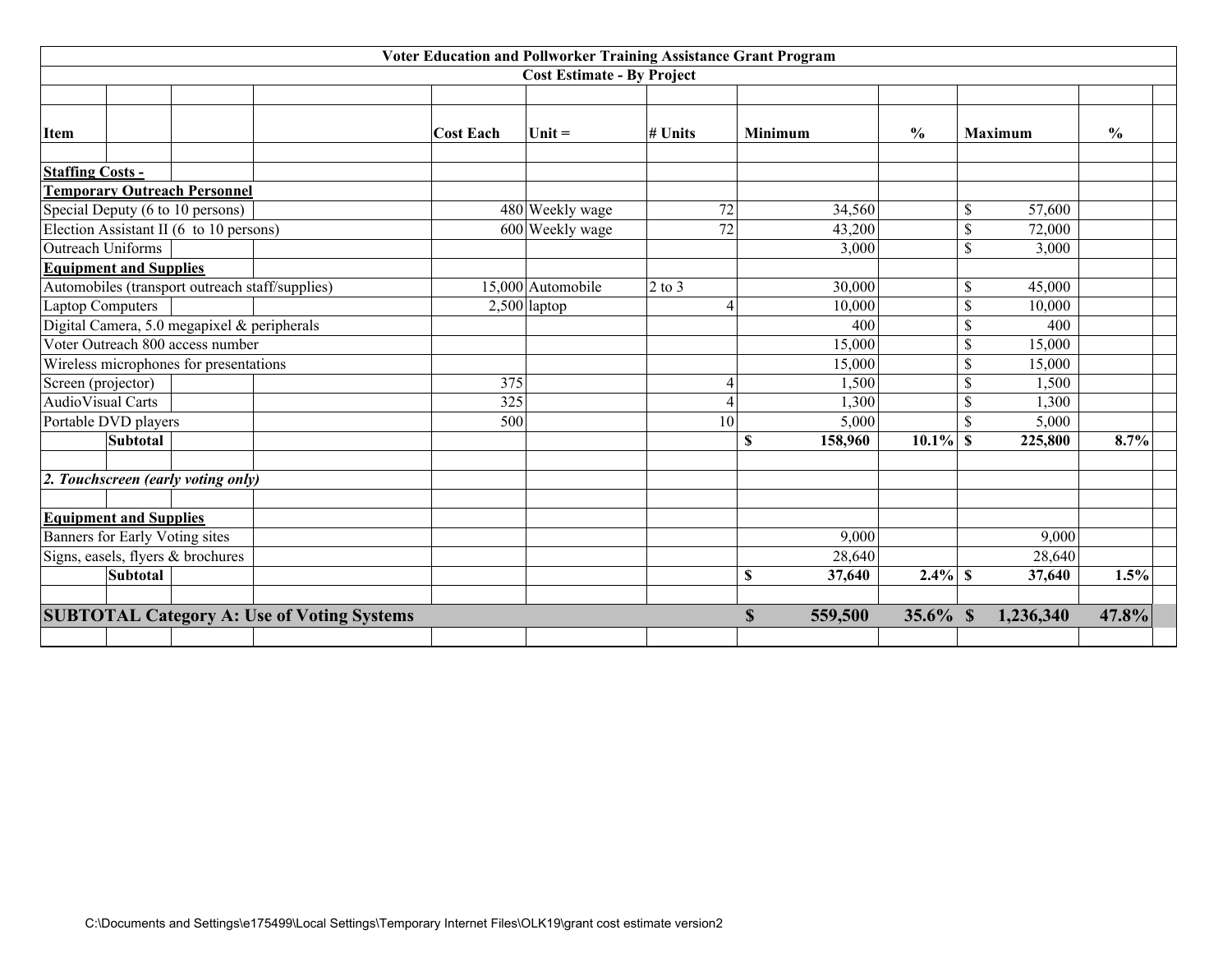|                    | Voter Education and Pollworker Training Assistance Grant Program |                                              |                                                                           |                  |                                   |            |               |                |               |                         |               |  |
|--------------------|------------------------------------------------------------------|----------------------------------------------|---------------------------------------------------------------------------|------------------|-----------------------------------|------------|---------------|----------------|---------------|-------------------------|---------------|--|
|                    |                                                                  |                                              |                                                                           |                  | <b>Cost Estimate - By Project</b> |            |               |                |               |                         |               |  |
|                    |                                                                  |                                              |                                                                           |                  |                                   |            |               |                |               |                         |               |  |
| <b>Item</b>        |                                                                  |                                              |                                                                           | <b>Cost Each</b> | $Unit =$                          | # Units    |               | <b>Minimum</b> | $\frac{0}{0}$ | <b>Maximum</b>          | $\frac{0}{0}$ |  |
|                    |                                                                  |                                              | B. Improved pollworker training: Training regarding compliance with HAVA, |                  |                                   |            |               |                |               |                         |               |  |
|                    |                                                                  | including posting of information             |                                                                           |                  |                                   |            |               |                |               |                         |               |  |
|                    | <b>Equipment and Supplies</b>                                    |                                              |                                                                           |                  |                                   |            |               |                |               |                         |               |  |
|                    | Automobile (van) (2 to 4)                                        |                                              |                                                                           | $20,000$ van     |                                   | $2$ to $4$ | \$            | 40,000         |               | 80,000<br>\$            |               |  |
|                    | <b>Laptop Computers</b>                                          |                                              |                                                                           |                  | $2,500$ laptop                    |            | \$            | 10,000         |               | 10,000<br>\$.           |               |  |
|                    | Wireless microphones                                             |                                              |                                                                           | 1,500            |                                   |            | \$            | 6,000          |               | 6,000                   |               |  |
| Speakers           |                                                                  |                                              |                                                                           | 300              |                                   |            | \$            | 1,200          |               | 1,200                   |               |  |
| <b>DVD VCR's</b>   |                                                                  |                                              |                                                                           | 1,500            |                                   |            | \$            | 6,000          |               | S<br>6,000              |               |  |
| Screen (projector) |                                                                  |                                              |                                                                           | 375              |                                   |            | \$            | 1,500          |               | \$<br>1,500             |               |  |
| A/V carts          |                                                                  |                                              |                                                                           | 325              |                                   |            | \$            | 1,300          |               | 1,300                   |               |  |
|                    |                                                                  | "What's New" P/W training video production   |                                                                           |                  |                                   |            | $\mathbf S$   | 5,000          |               | 5,000                   |               |  |
|                    |                                                                  | Video reproduction & distribution            |                                                                           |                  | videotape                         | 5,000      | \$            | 5,000          |               | 5,000                   |               |  |
|                    |                                                                  | Advertisements (pollworker recruitment)      |                                                                           |                  |                                   |            |               | 20,000         |               | 50,000<br>S             |               |  |
|                    | Posters for polling places                                       |                                              |                                                                           | 2                |                                   | 5,000      | \$            | 10,000         |               | 10,000                  |               |  |
|                    | Portable DVD players                                             |                                              |                                                                           | 500              |                                   | 10         | S             | 5,000          |               | 5,000                   |               |  |
| DVD duplicator     |                                                                  |                                              |                                                                           | 2,000            |                                   |            | \$            | 2,000          |               | \$<br>2,000             |               |  |
|                    | <b>Subtotal</b>                                                  |                                              |                                                                           |                  |                                   |            | \$            | 113,000        | $7.2\%$       | $\mathbf{s}$<br>183,000 | 7.1%          |  |
|                    |                                                                  |                                              |                                                                           |                  |                                   |            |               |                |               |                         |               |  |
|                    |                                                                  |                                              | <b>Staffing Costs - Additional Temp Training Staff</b>                    |                  |                                   |            |               |                |               |                         |               |  |
|                    |                                                                  | Election Assistant II (3 to 6 staff persons) |                                                                           |                  | 600 Weekly wage                   | 72         | $\mathcal{S}$ | 43,200         |               | 86,400<br>\$            |               |  |
|                    |                                                                  | Additional 50 - 75 Troubleshooters           |                                                                           |                  | 300 Election Day Pay              | 50         | \$            | 15,000         |               | 22,500                  |               |  |
|                    | <b>Subtotal</b>                                                  |                                              |                                                                           |                  |                                   |            | S             | 58,200         | 3.7%          | <b>S</b><br>108,900     | 4.2%          |  |
|                    |                                                                  |                                              |                                                                           |                  |                                   |            |               |                |               |                         |               |  |
|                    |                                                                  |                                              | <b>SUBTOTAL Category B: Pollworker Training</b>                           |                  |                                   |            | $\mathbf S$   | 171,200        | $10.9\%$ \$   | 291,900                 | 11.3%         |  |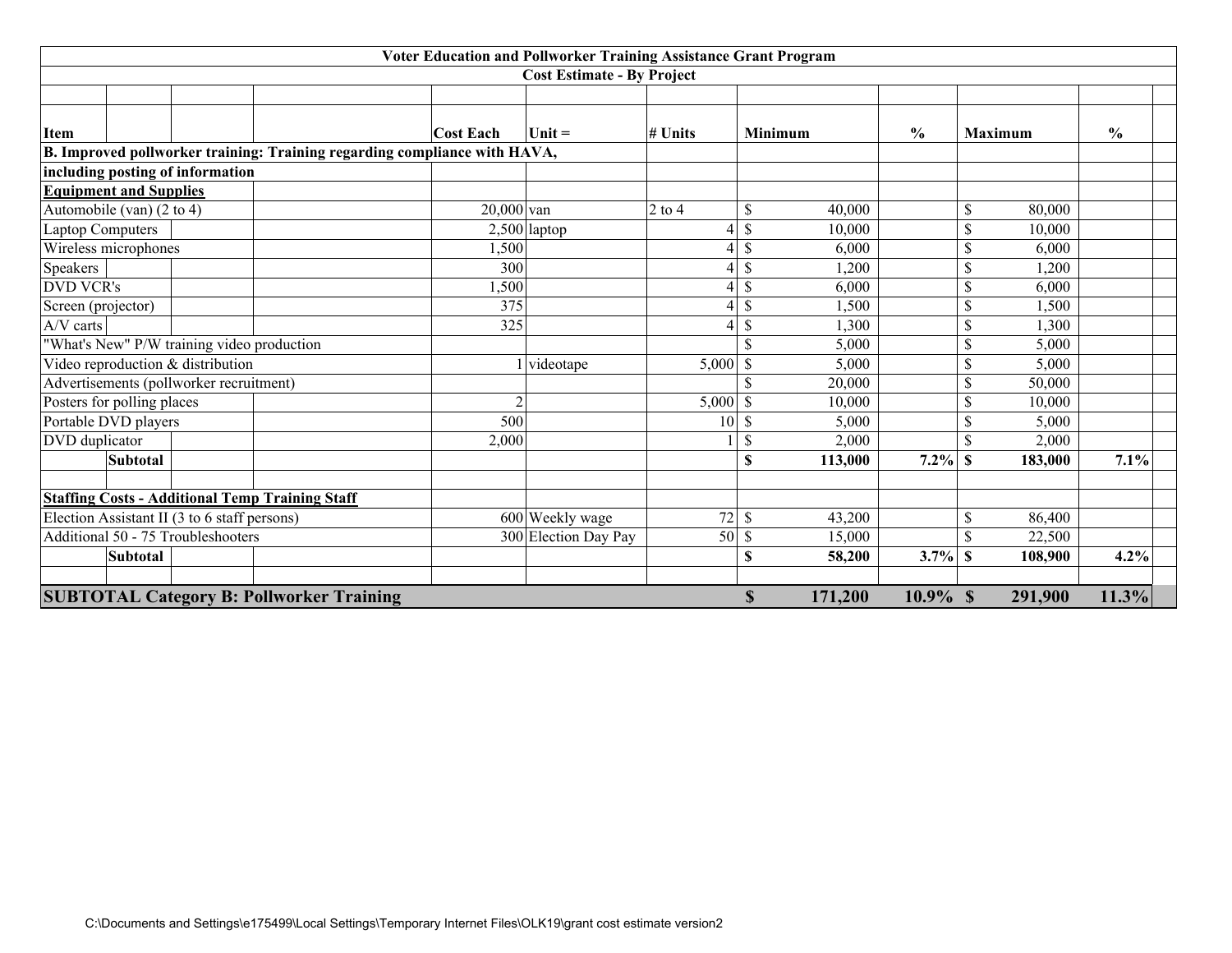|                            | Voter Education and Pollworker Training Assistance Grant Program |  |                                                 |                                                                                                  |                  |                                   |             |    |                |               |               |                |               |  |
|----------------------------|------------------------------------------------------------------|--|-------------------------------------------------|--------------------------------------------------------------------------------------------------|------------------|-----------------------------------|-------------|----|----------------|---------------|---------------|----------------|---------------|--|
|                            |                                                                  |  |                                                 |                                                                                                  |                  | <b>Cost Estimate - By Project</b> |             |    |                |               |               |                |               |  |
|                            |                                                                  |  |                                                 |                                                                                                  |                  |                                   |             |    |                |               |               |                |               |  |
| <b>Item</b>                |                                                                  |  |                                                 |                                                                                                  | <b>Cost Each</b> | $Unit =$                          | $#$ Units   |    | <b>Minimum</b> | $\frac{0}{0}$ |               | <b>Maximum</b> | $\frac{6}{6}$ |  |
|                            |                                                                  |  |                                                 |                                                                                                  |                  |                                   |             |    |                |               |               |                |               |  |
|                            |                                                                  |  |                                                 | C. New HAVA voting requirements: voter & pollworker education                                    |                  |                                   |             |    |                |               |               |                |               |  |
| Posters for polling places |                                                                  |  |                                                 |                                                                                                  |                  |                                   | $5,000$ \$  |    | 10,000         |               | \$            | 10,000         |               |  |
| "New Voter" brochure       |                                                                  |  |                                                 |                                                                                                  |                  |                                   | $50,000$ \$ |    | 25,000         |               | S             | 25,000         |               |  |
| Equipment                  |                                                                  |  |                                                 |                                                                                                  |                  |                                   |             |    |                |               |               |                |               |  |
| Electronic poll books      |                                                                  |  |                                                 |                                                                                                  |                  |                                   | 50 to 200   | S  | 200,000        |               | S             | 350,000        |               |  |
|                            |                                                                  |  | Absentee voting equipment (scanners)            |                                                                                                  |                  |                                   |             |    | 100,000        |               | \$            | 150,000        |               |  |
|                            |                                                                  |  |                                                 | Cell phones for two-way communication with pollworkers                                           | 30               |                                   | $4,800$ \$  |    | 144,000        |               |               | 144,000        |               |  |
|                            |                                                                  |  | Cell activation/service for election day        |                                                                                                  | 70               |                                   | $4,800$ \$  |    | 336,000        |               | \$            | 336,000        |               |  |
|                            |                                                                  |  |                                                 | Staff (to insure HAVA compliance and evaluate success)                                           |                  |                                   |             |    |                |               |               |                |               |  |
|                            |                                                                  |  | Additional 50 - 75 Troubleshooters              |                                                                                                  |                  | 300 Election Day Pay              | 50 to 75    | S  | 15,000         |               | \$            | 22,500         |               |  |
|                            |                                                                  |  | Staff to evaluate Election Day surveys (2 to 4) |                                                                                                  |                  | 600 Weekly wage                   | $2$ to 4    | \$ | 9,600          |               | $\mathcal{S}$ | 19,200         |               |  |
|                            |                                                                  |  |                                                 |                                                                                                  |                  |                                   |             |    |                |               |               |                |               |  |
|                            |                                                                  |  |                                                 | <b>SUBTOTAL Category C: HAVA requirements</b>                                                    |                  |                                   |             |    | \$839,600.00   | 53.5%         | $\mathbf S$   | 1,056,700      | 40.9%         |  |
|                            |                                                                  |  |                                                 |                                                                                                  |                  |                                   |             |    |                |               |               |                |               |  |
|                            |                                                                  |  |                                                 |                                                                                                  |                  |                                   |             |    |                |               |               |                |               |  |
| <b>TOTAL</b>               |                                                                  |  |                                                 |                                                                                                  |                  |                                   |             | S  | 1,570,300      | $100.0\%$ \$  |               | 2,584,940      | $100.0\%$ *   |  |
|                            |                                                                  |  |                                                 |                                                                                                  |                  |                                   |             |    |                |               |               |                |               |  |
|                            |                                                                  |  |                                                 |                                                                                                  |                  |                                   |             |    |                |               |               |                |               |  |
|                            |                                                                  |  |                                                 | * Ranges (minimum and maximum expenditures) are provided to assure flexibility among categories. |                  |                                   |             |    |                |               |               |                |               |  |
|                            |                                                                  |  |                                                 | In no event will expenditures exceed \$2.5 million maximum grant.                                |                  |                                   |             |    |                |               |               |                |               |  |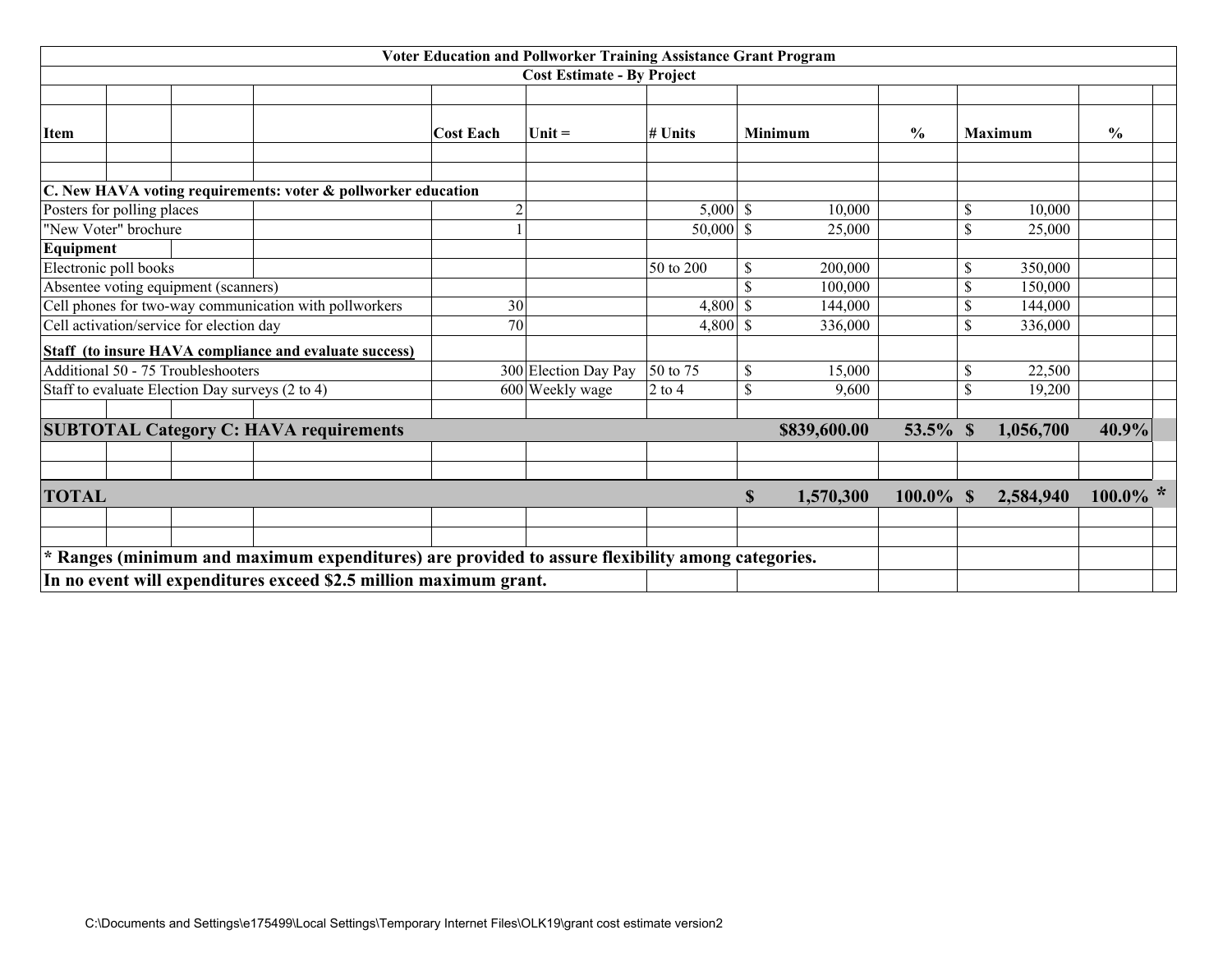**Attachment II** 

# REQUEST FOR APPROPRIATION ADJUSTMENT

 $\label{eq:2.1} \mathcal{L}_{\mathcal{A}}(\mathcal{A}) = \mathcal{L}_{\mathcal{A}}(\mathcal{A}) = \mathcal{L}_{\mathcal{A}}(\mathcal{A}) = \mathcal{L}_{\mathcal{A}}(\mathcal{A})$ 

 $\mathcal{L}(\mathcal{A})$  and  $\mathcal{L}(\mathcal{A})$  .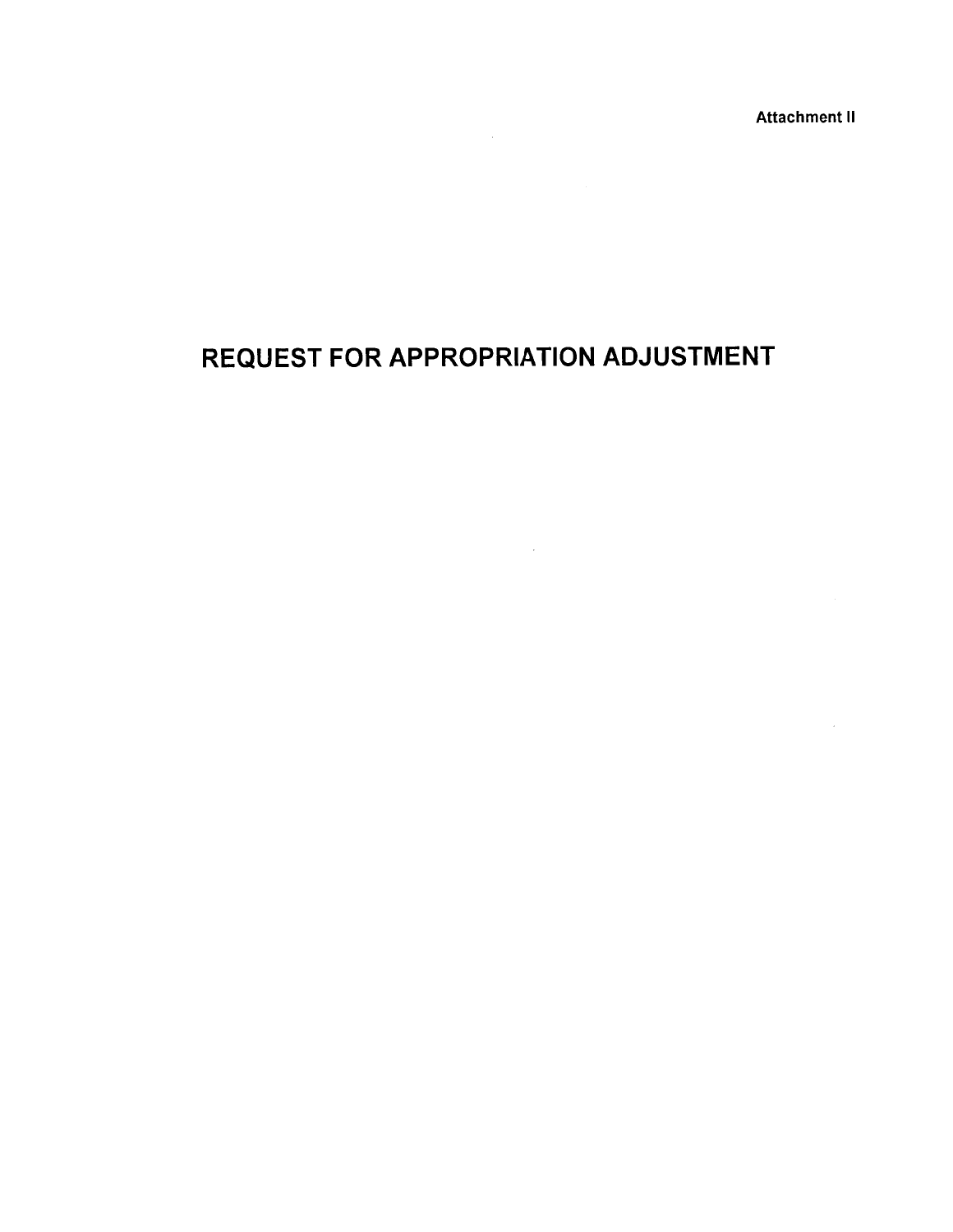Board of **SUPERVISORS** OFFICIAL COPY

#### COUNTY OF LOS ANGELES 710 DEPT'S.<br>No. REQUEST FOR APPROPRIATION ADJUSTMENT

DEPARTMENT OF Registrar Recorder/County Clerk Sept. 2, xxx 2004

AUDITOR-CONTROLLER.<br>THE FOLLOWING APPROPRIATION ADJUSTMENT IS DEEMED NECESSARY BY THIS DEPARTMENT. WILL YOU PLEASE REPORT AS TO<br>ACCOUNTING AND AVAILABLE BALANCES AND FORWARD TO THE CHIEF ADMINISTRATIVE OFFICER FOR HIS RECO ACTION. ADJUSTMENT REQUESTED AND REASONS THEREFOR

Fiscal Year 2004-2005

 $(4 \text{ Votes})$ 

SOURCES:

Registrar Recorder/County Clerk State Reimbursement - Other A01-RR-11300-8831  $$2,500,000.00$ 

USES:

Registrar Recorder/County Clerk Salaries & Employee Benefits A01-RR-11300-1000  $$280,000.00$ 

Services and Supplies A01-RR-11300-2000  $$2,015,000.00$ 

Fixed Assets Equipment A01-RR-11300-6030  $$205,000.00$ 

 $$2,500,000.00$ 

This budget adjustment is necessary to appropriate \$ 2,500,000.00 in Help America Vote Act Grant funds (HAVA) to conduct and improve voter education/and pollworker training for the November 2, 2004 General Election.

emen atulein Kathleen Connors, Chief

Finance & Management Division

**CHIEF ADMINISTRATIVE OFFICER'S REPORT** 

| <b>ACTION</b><br>REFERRED TO THE CHIEF<br>ADMINISTRATIVE OFFICER FOR-<br><b>RECOMMENDATION</b> | <b>APPROVED AS REQUESTED</b><br><b>AS REVISED</b><br>2004<br><i><b>SATEMBER</b></i><br>CHIEF ADMINISTRATIVE OFFICER |
|------------------------------------------------------------------------------------------------|---------------------------------------------------------------------------------------------------------------------|
| <b>AUDITOR-CONTROLLER</b>                                                                      | 19                                                                                                                  |
| BY                                                                                             | APPROVED (AS REVISED):                                                                                              |
| 200 Y                                                                                          | <b>BOARD OF SUPERVISORS</b>                                                                                         |
| 29                                                                                             | BY                                                                                                                  |
| No.                                                                                            | DEPUTY COUNTY CLERK                                                                                                 |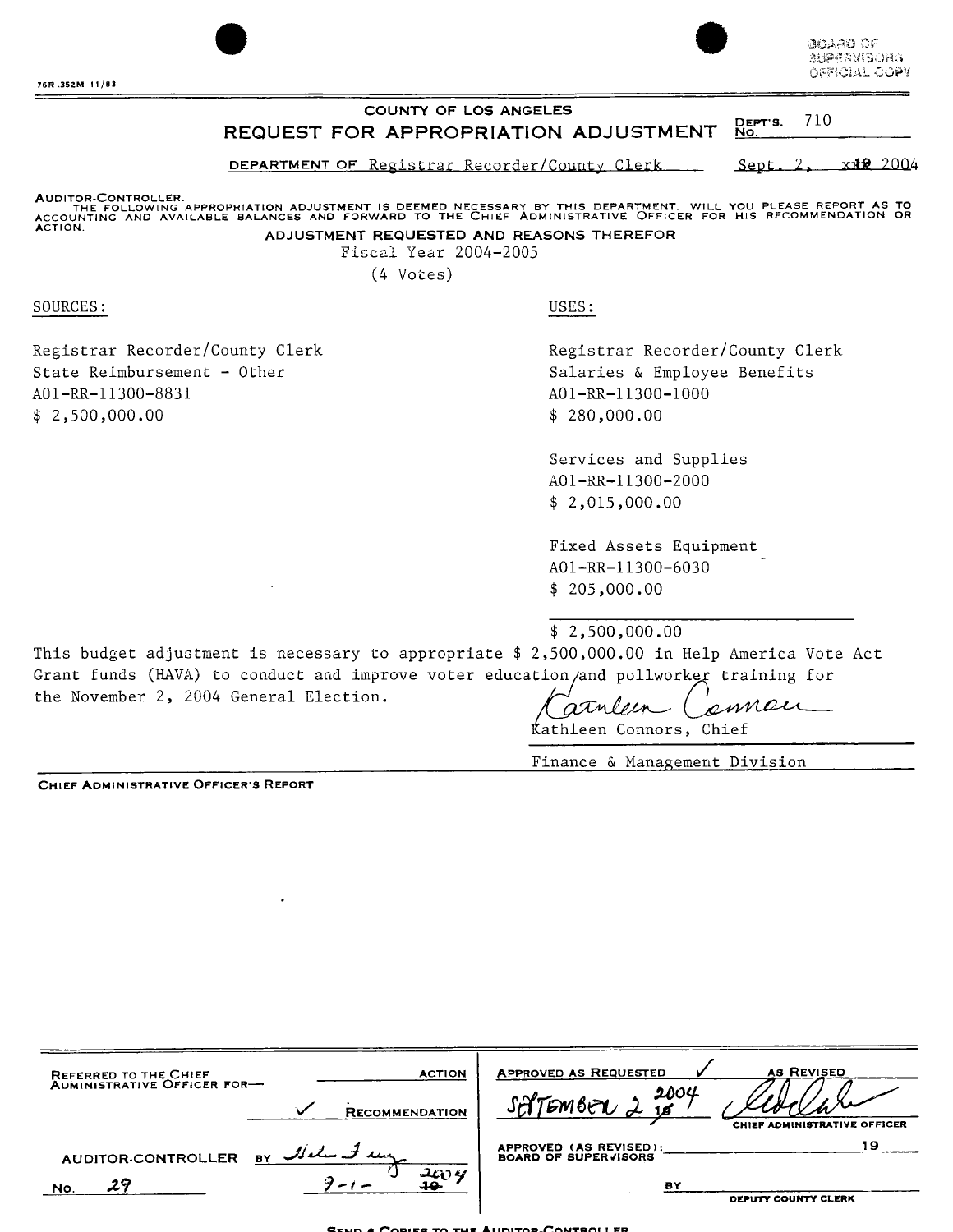# Los Angeles County Chief Administrative Office

# **Grant Management Statement**